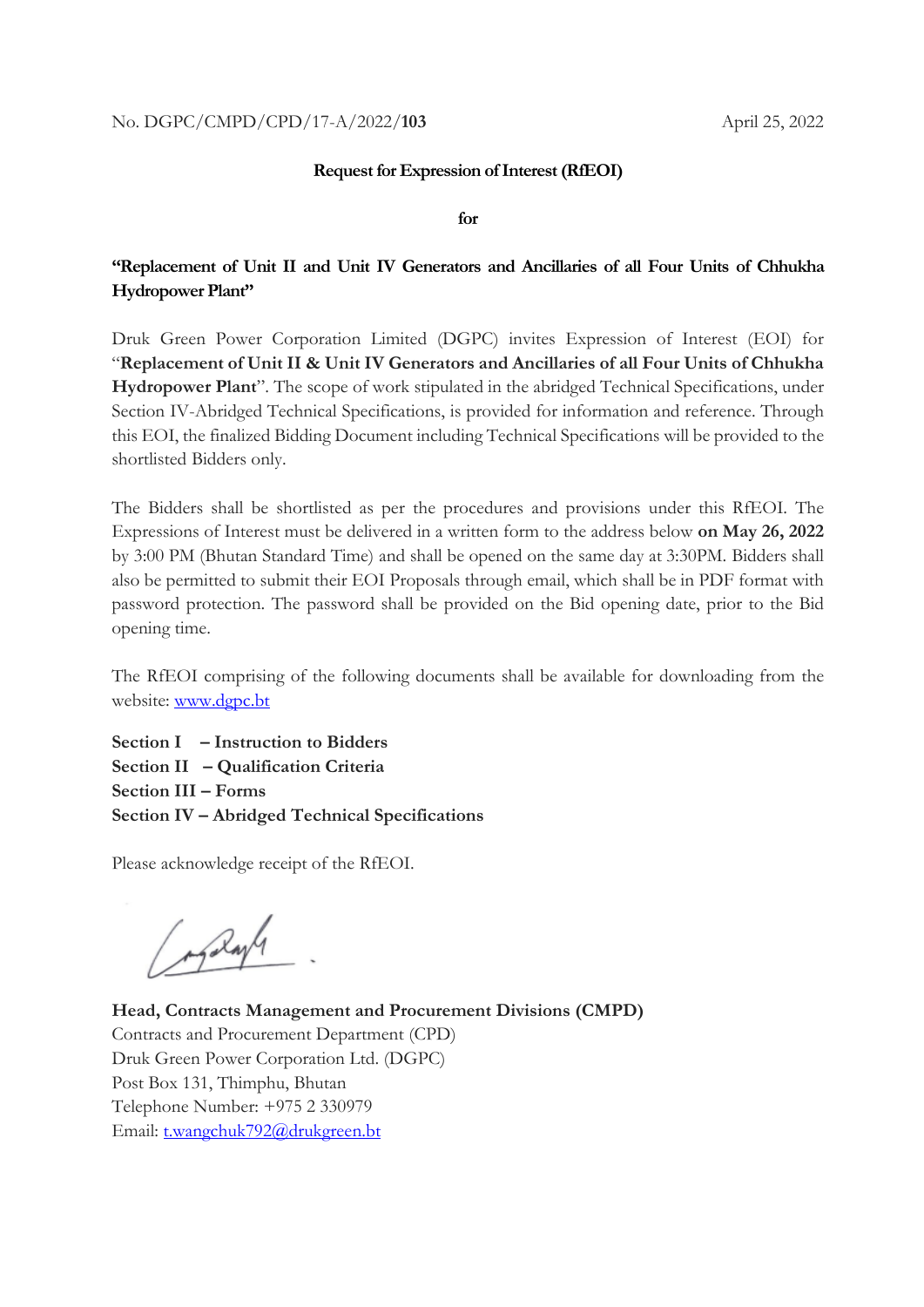### **SECTION I: INSTRUCTIONS TO BIDDER**

- i) **Scope of Work:** The scope of work shall be as specified under Section IV –Abridged Scope of Work of this RfEOI.
- ii) **Qualifications**: Prospective Bidders shall demonstrate in their EOI that they meet the required qualifications and experiences criteria and are fully capable of carrying out the work.
- iii) **Conflict of Interest:** The Bidders shall hold DGPC's interest paramount, without any consideration for future work, and strictly avoid conflict with other work or its own corporate interests.
- iv) **Preparation of EOI:** The EOI shall be typed or written in indelible ink in English language and shall be signed by the firm. The Bidder shall complete all the forms under Section III – Standard Forms and complete set of documents including supporting documents to substantiate the qualification and experience of the firm.
- v) **Power of Attorney** of the person submitting the EOI proposal on behalf of the bidder shall be attached. An authorized representative of the bidder shall sign the original submission letters in the required format for EOI submission and shall initial all pages. The authorization shall be in the form of a written power of attorney attached along with the EOI.
- vi) **Submission of Proposals**: Bidder shall submit only one EOI Proposals. If a Bidder submits more than one Proposal, all such Proposals shall be disqualified and rejected.
- vii) All applications including all related correspondences and documents shall be submitted in English language only.
- viii) In addition to the information sought under this RfEOI, Bidders are required to review the Technical Specifications in detail and point out gaps and provide recommendations for improvement of the Technical Specifications.
- ix) **Modifications of EOI**: The EOI Proposals may be modified or substituted before the deadline for submission. DGPC may at its sole discretion, extend the deadline for submission. However, DGPC shall not entertain any request for extension of the Bid submission deadline. No claims whatsoever will be entertained if submission is not received on due date and time.
- x) **Amendments:** At any time prior to the deadline for submission of the EOI, DGPC for any reason or on its own initiative may revise the RfEOI by issuing an amendment, which shall form an integral part of the RfEOI.
- xi) The EOI Proposals shall be marked as "EOI for Replacement of Unit II & Unit IV Generators and Ancillaries of all Four Units of Chhukha Hydropower Plant and addressed to: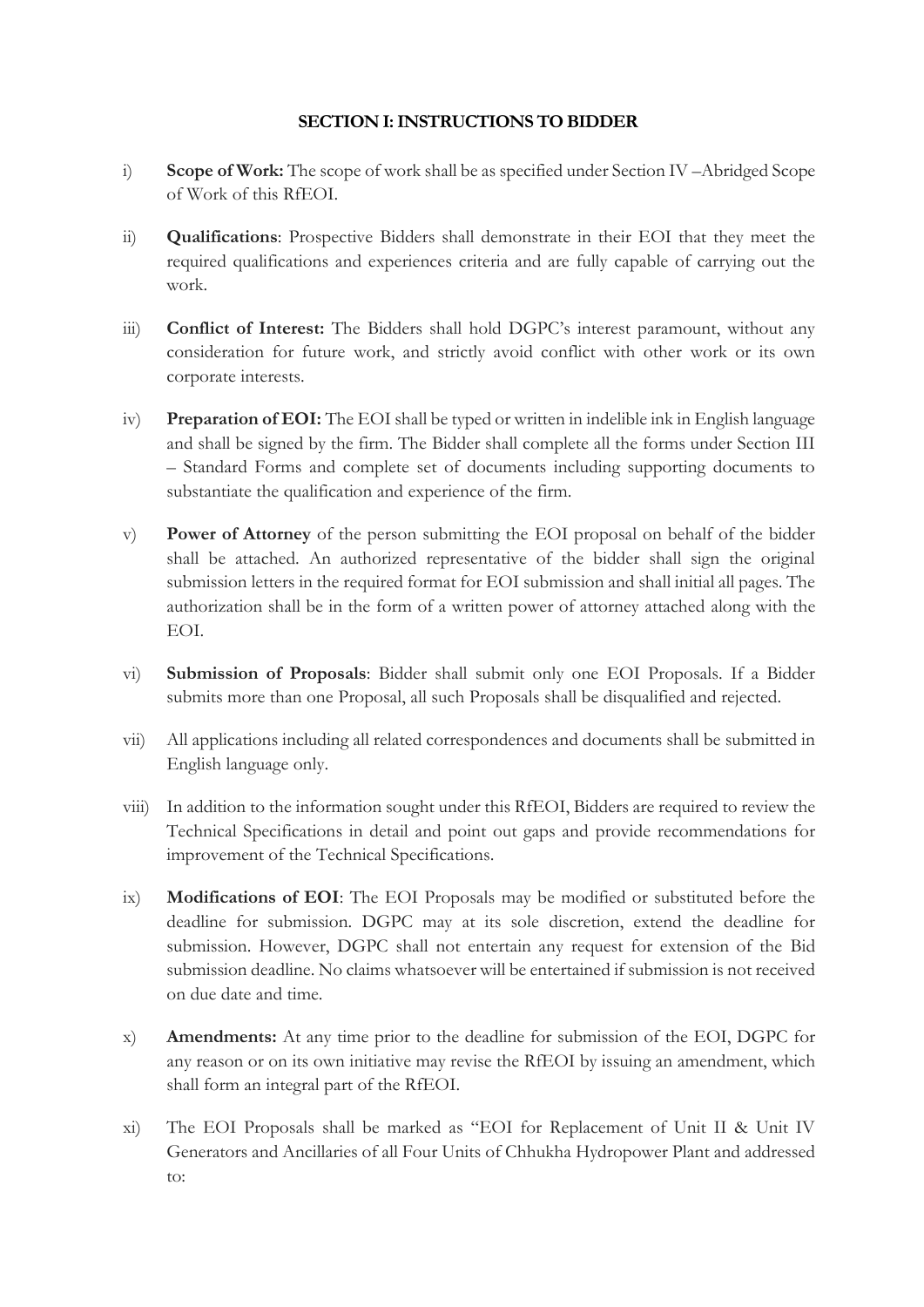Head, CMPD Contracts and Procurement Department Druk Green Power Corporation Ltd. Post Box 131, Thimphu, Bhutan Telephone Number: +975 2 330979 (email: [t.wangchuk792@drukgreen.bt\)](mailto:t.wangchuk792@drukgreen.bt)

xii) Opening of EOI: EOI proposal shall be opened by DGPC on stipulated date and time in the presence of authorized representative, if any.

Opening Date : May 26, 2022 at 1530 hrs Place : DGPC Corporate Office, Thimphu, Bhutan

- xiii) **Clarifications**: Any clarifications related to the RfEOI shall be sought in writing from Head, CMPD at the address given above.
- xiv) **Site Visit:** Site visit is recommended to examine the site situation and its surroundings where the works are to be executed and obtain all information that may be necessary for preparing the EOI Proposal and if shortlisted, for preparing the Bid and entering into a Contract for execution of the Works. The costs of visiting the site shall be fully borne by the Bidder. Employer shall facilitate the site visit and Bidder is required to furnish advance intimation of his site visit.
- xv) The Bidder shall bear all costs associated with the preparation and submission of their EOI Proposal and DGPC in no case shall be responsible or liable for these costs, regardless of the conduct or outcome of the selection process.
- xvi) DGPC reserves the right to reject any EOI Proposal without assigning any reasons thereof at any stage.
- xvii) **Shortlisting of Bidders:** A minimum score of 80 points against the Shortlisting Criteria will be required for shortlisting. Only top 3 Bidders who have obtained a minimum score of 80 points shall be shortlisted for issuance of the Bidding Documents for submission of their Bids (Technical and Financial Bids) for the Work.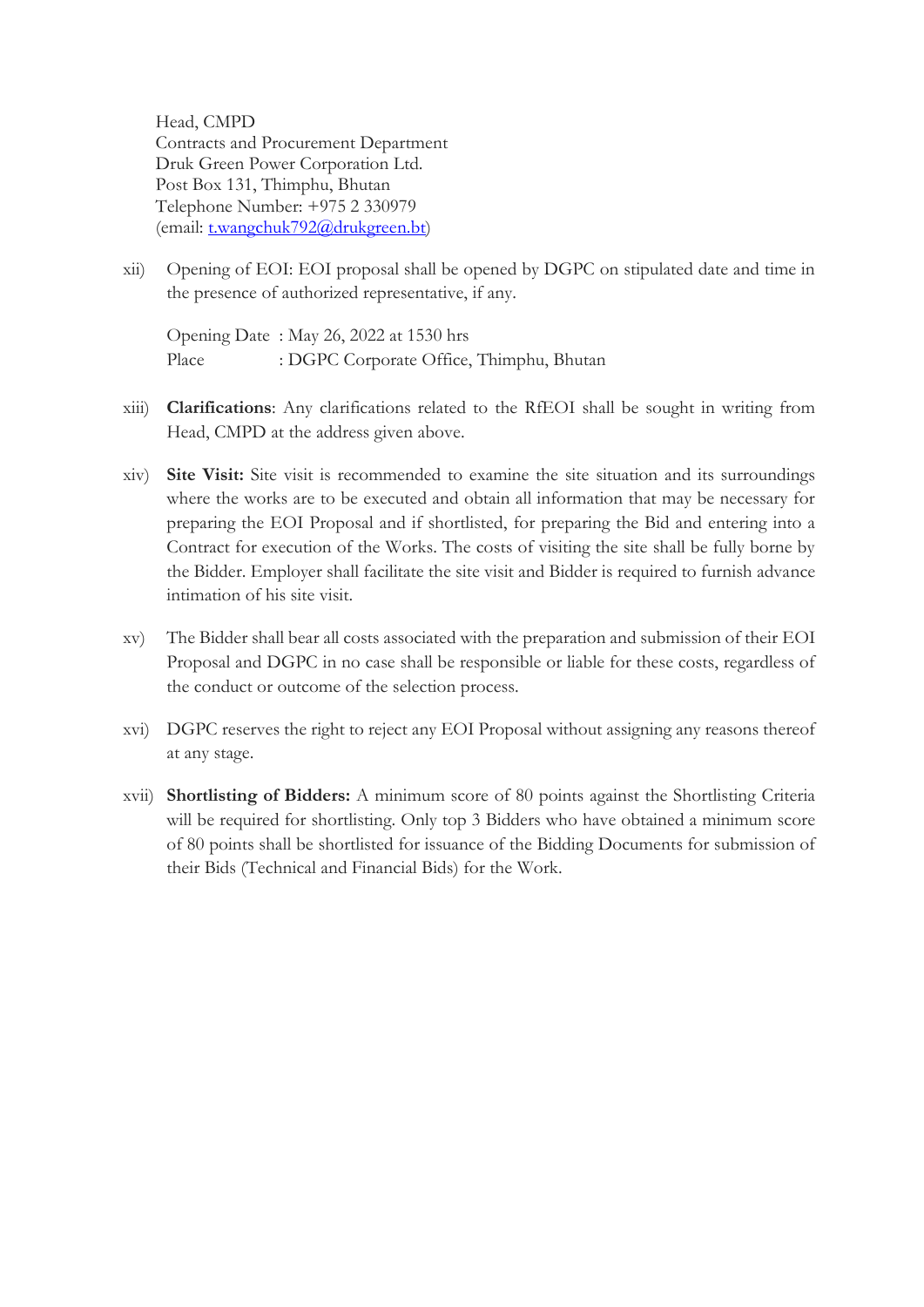# **SECTION II: SHORTLISTING CRITERIA**

Interested Bidders shall provide information, as stipulated hereunder, demonstrating that they have the required qualifications and relevant experience to perform the Work. The Bidders shall be evaluated and shortlisted based on criteria indicated below:

| <b>SN</b>    | Criteria                                                                                                                                                                                                                                                                                                              | Points |
|--------------|-----------------------------------------------------------------------------------------------------------------------------------------------------------------------------------------------------------------------------------------------------------------------------------------------------------------------|--------|
| $\mathbf{1}$ | Successfully implemented "Design, Engineering, Supply, Installation,<br>Testing and Commissioning of hydro generator of atleast 65 MW capacity<br>in the last 10 (ten) years.                                                                                                                                         | 10     |
|              | Documentary evidences required:<br>Work order with clear scope of supply<br>$\ddot{1}$<br>ii) Completion Certificate from the Client/Employer                                                                                                                                                                         |        |
| 2            | The hydro generators implemented under Sl. No. 1 does not require<br>major maintenance (as specified in General Requirement) for at least 5<br>years interval.<br>Documentary evidences required:<br>i. Certificate/customer testimony on the performance of the hydro generator.                                     | 15     |
| 3            | The hydro generators implemented under Sl. No. 1 has been<br>successfully integrated with SCADA system and is fully automated and<br>has been functional for at least 5 years without any problem.<br>Documentary evidences required:<br>i. Certificate/customer testimony on the performance of the hydro generator. | 15     |
| 4            | Manufacturing facility for generator and ancillaries equipped with<br>advanced manufacturing technology and adequate manufacturing<br>capacity.                                                                                                                                                                       | 5      |
|              | Documentary evidences required:<br>i. Profile/brochure of manufacturing facilities and capacities<br>ii. Details of available technology at the manufacturing facilities<br>iii. Details of manufacturing capacities                                                                                                  |        |
| 5            | Relevant project experience of the following professional staff to be engaged<br>for the work:<br>Design Engineer (2.5)<br>a)<br>Commissioning and Testing Engineer (2.5)<br>b)                                                                                                                                       | 5      |
|              | Documentary evidences required:<br>xviii) Complete CV of the personnel, indicating the number of project<br>experiences in the relevant field for similar Generator size (min. 65 MW<br>Generator)                                                                                                                    |        |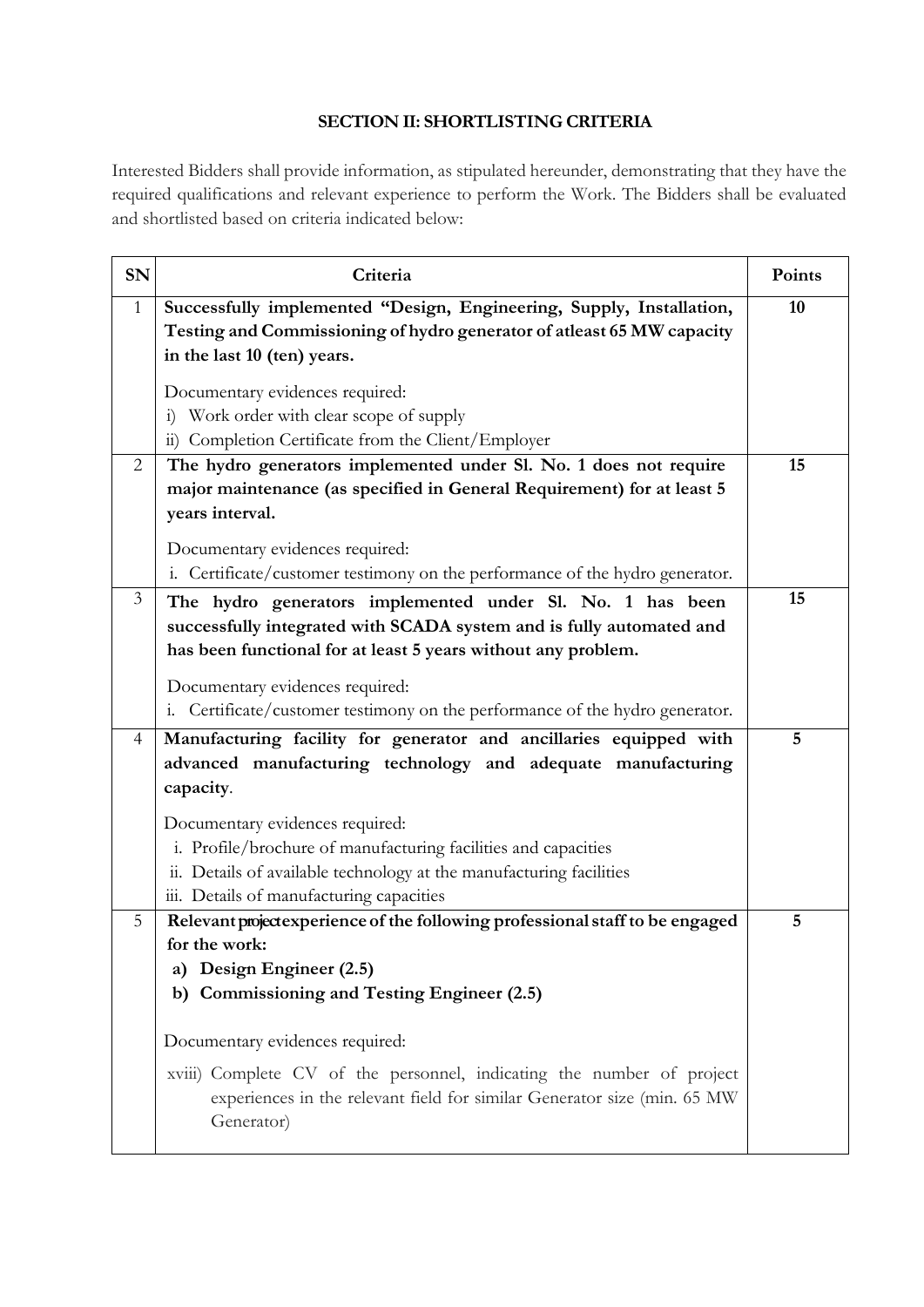| 6              |              | Response to the technical requirements and innovations/value additions                                                                                                                                                            | 35 |
|----------------|--------------|-----------------------------------------------------------------------------------------------------------------------------------------------------------------------------------------------------------------------------------|----|
|                |              | for increased operational /maintenance efficiencies.                                                                                                                                                                              |    |
|                |              | Weightages for the criteria shall be as under:                                                                                                                                                                                    |    |
|                | a)           | Compliance to technical Requirements (25)                                                                                                                                                                                         |    |
|                | b)           | Innovations/Value additions for increased operational /maintenance<br>efficiency (10)                                                                                                                                             |    |
| $\overline{7}$ |              | Demonstrate proper understanding of the scope of work and have                                                                                                                                                                    | 15 |
|                |              | provided detailed technical approach, work methodology with time line                                                                                                                                                             |    |
|                |              | and manpower requirement.                                                                                                                                                                                                         |    |
|                |              | Weightages for the criteria shall be as under:                                                                                                                                                                                    |    |
|                | a)           | Technical approach and work methodology along with manpower<br>deployment plan (5)                                                                                                                                                |    |
|                | b)           | Understanding of the integrability/compatibility of the proposed system<br>with the existing system and conditions of CHP (5)                                                                                                     |    |
|                | $\mathbf{c}$ | Understanding of the tentative Completion Time and Milestones (provided<br>by CHP) and compliance to the same by the bidders. The bidder may<br>comment or proposed their own scheduling but it shall be acceptable to<br>DGPC(5) |    |

- xix) DGPC has the right to verify the credentials/documentary evidences submitted by the Firms. The fulfilment and award of points against the criteria at Sl. No. 2, 3 and 6 will not only be based on the documentary evidences/credentials submitted by the Bidder but also on the performance of the generator and ancillaries of other projects implemented by the same Bidder which shall be verified through field visit, where ever possible.
- xx) Bidders shall demonstrate strong credentials in terms of technical approach and state of the art manufacturing facilities suitable for the aforementioned work.
- xxi) Bidders having new designs, new technology interventions and evidence of deploying such technologies shall earn additional scores.
- xxii) A Bidder can be either Sole or a Merged/Acquired/Subsidiary Company. A Joint Venture (JV) or Consortium Bid **is not** allowed.
- xxiii) In case of Bids submitted by a Merged/Acquired/Subsidiary Company, the qualification requirements shall be as under:
	- a) Commitment by the Parent/Holding company to sign a separate agreement with the Employer (i.e. DGPC) confirming their full support for the technical and financial requirements of the Merged/Acquired/Subsidiary Company and to take up the work itself in case of non-performance by the Merged/Acquired/Subsidiary Company in the event of award of the work.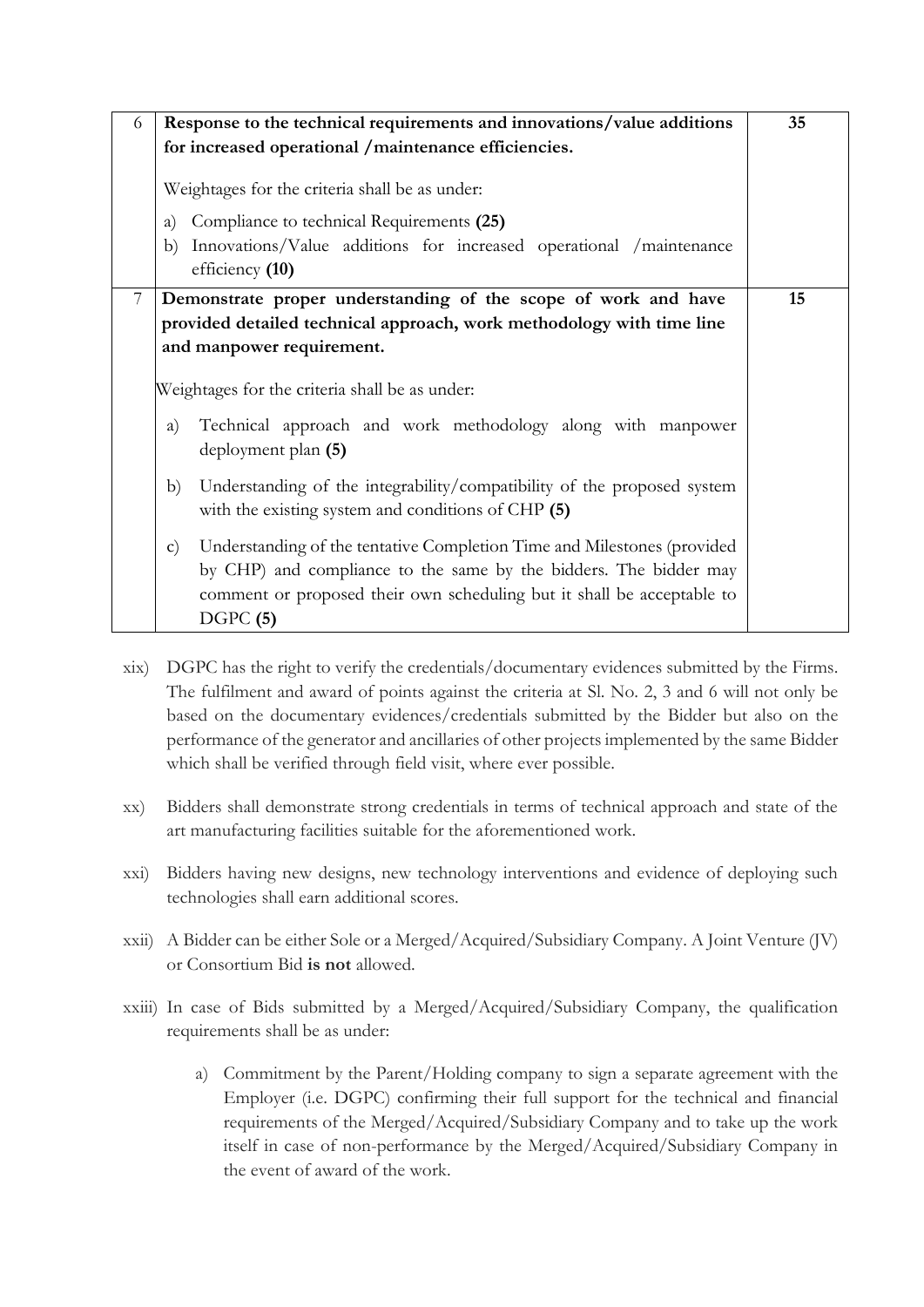- b) Parent/Holding Company shall submit an undertaking letter along with the Bid that, in case the Merged/Acquired/Subsidiary Company is awarded the work on the strength of the Parent/Holding Company, the Parent/Holding Company shall furnish an additional Performance Bank guarantee for an amount equivalent to 5% of the awarded work value, in addition to the normal Performance Bank Guarantee to be submitted by the successful Bidder.
- xxiv) No firm shall make any unsolicited communication to DGPC. Such an attempt to influence DGPC in its decisions on the examination, evaluation, and comparison of the EoIs may result in rejection of the EOI.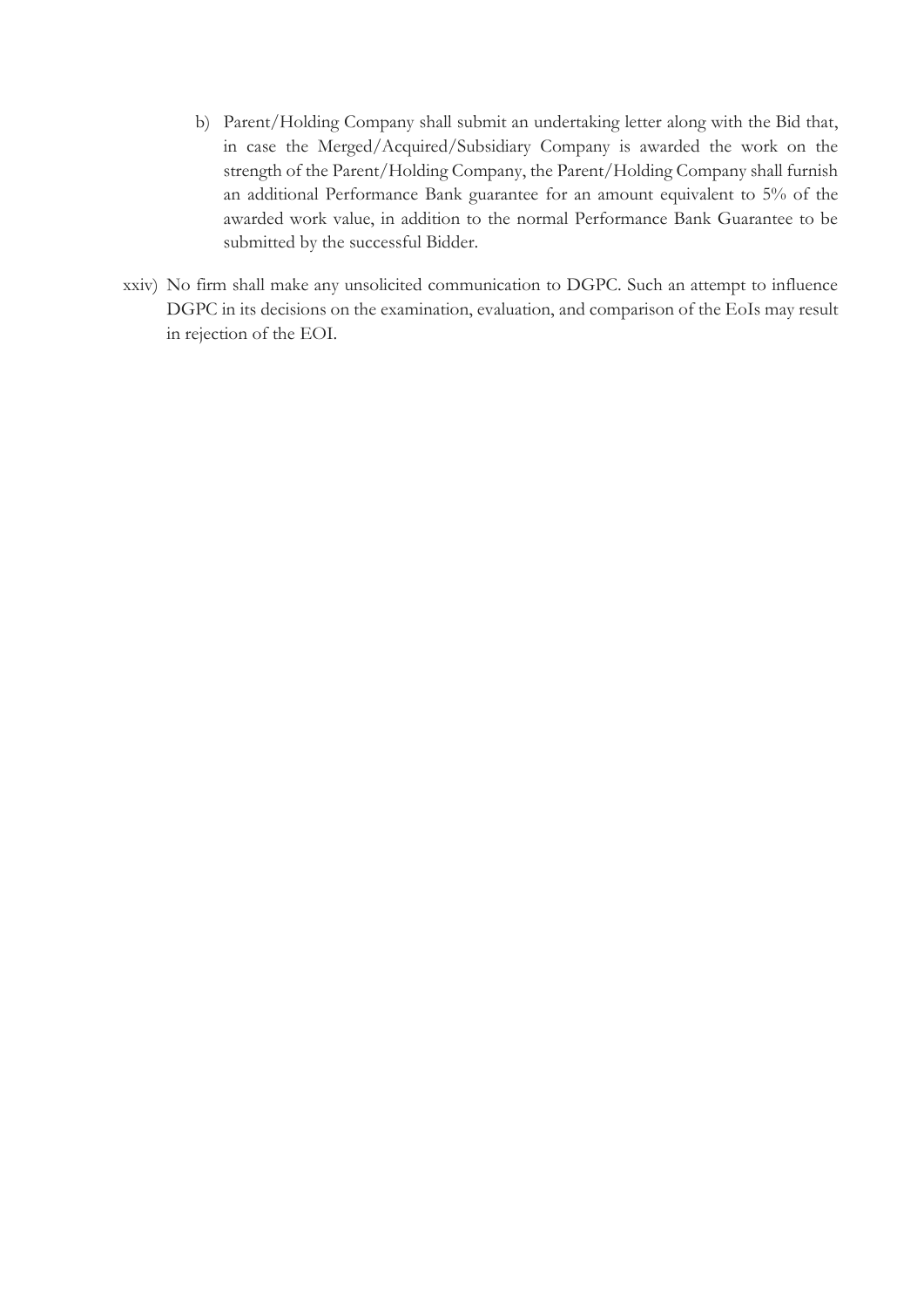### **SECTION III: STANDARD FORMS**

Form 1: Letter for Expression of Interest Form 2: Information Sheet Form 3: Format for Relevant Experience of the Bidder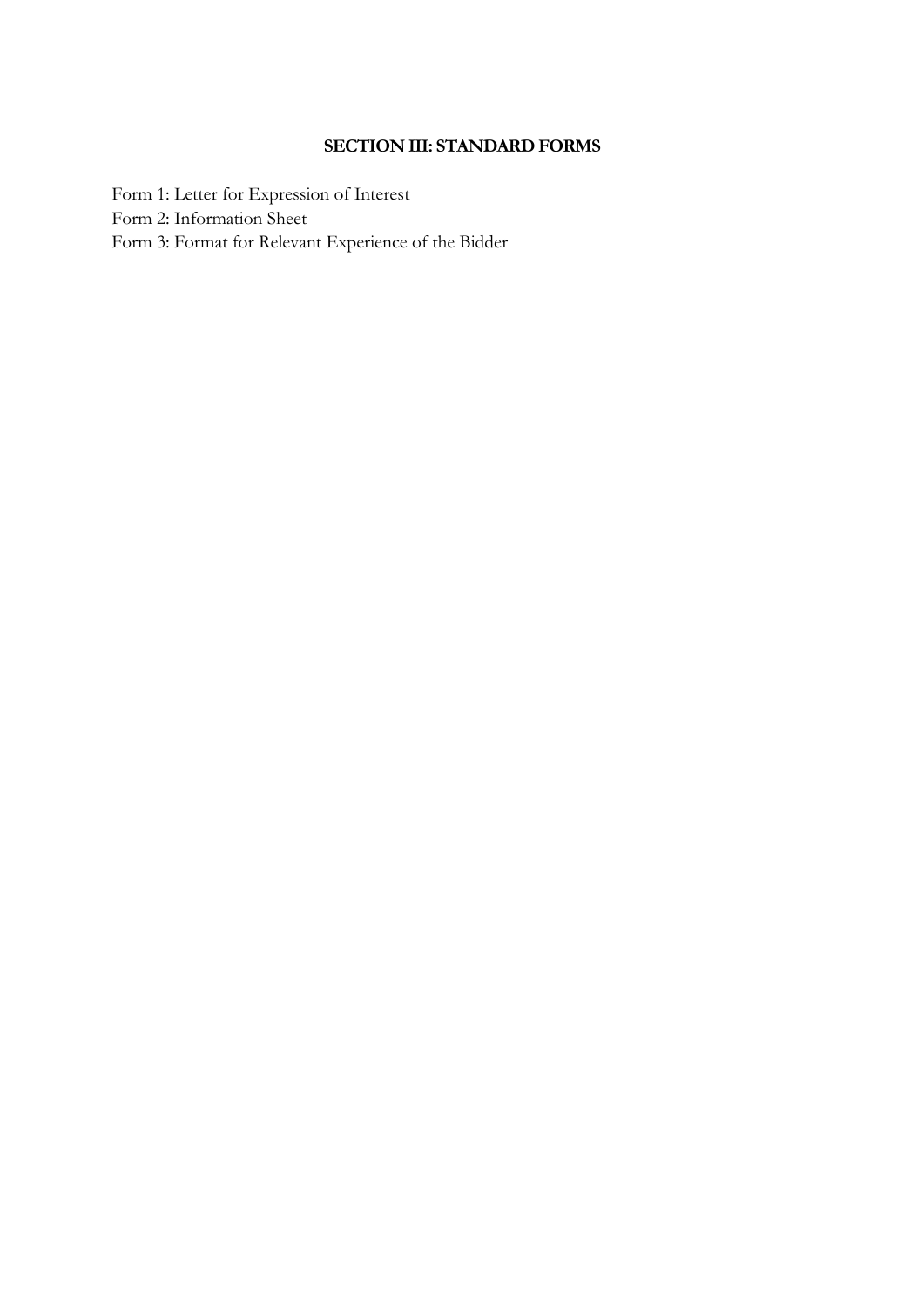### **Form 1: Letter for Expression of Interest (EOI)**

Date:

To *[Insert address of Procuring Agency]*

### Sub: **Expression of Interest (EoI) for the work …….***[Insert name of work]*

Dear Sir/Madam,

This is in response to your RfEOI on *[……insert date……………]*, inviting Expression of Interest for *[insert description of work].* We hereby submit our Expression of Interest and have attached necessary information according to the standard forms.

The information furnished by us in this expression of interest is correct to the best of our knowledge. Based on this information, we understand you would be able to evaluate our proposals in order to shortlist for the above-mentioned assignment. We, however, understand that the DGPC reserves the right to decide whether or not to shortlist our firm without disclosing the reason whatsoever.

Sincerely yours,

On behalf of the firm: Signature: …………………. Name of signatory: Designation: Company Seal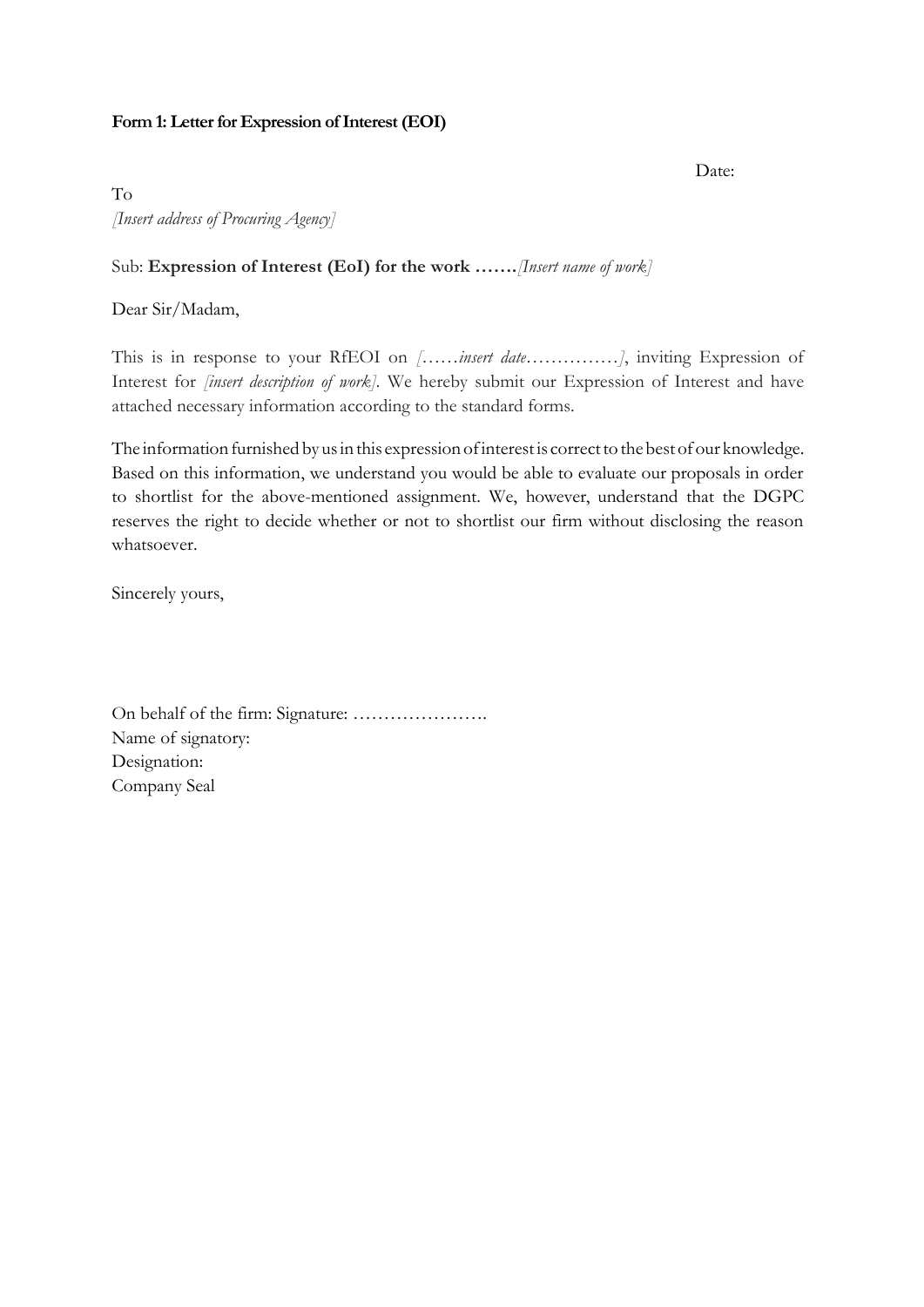### **Form 2: Information Sheet**

### **2.2 Services Data**

| Name of the Bidder       |  |
|--------------------------|--|
| Brief Description of the |  |
| Assignment               |  |

### **2.3 Bidder's Information**

| Name of the Bidder:                                | Country of Registration:            |
|----------------------------------------------------|-------------------------------------|
| Name of the owner:                                 | Day, month & Year of Establishment: |
| Name of Authorized Representative (if applicable): | Position/Designation:               |
| Contact Person details:                            |                                     |
|                                                    |                                     |
| Name, Designation, email and phone number          |                                     |

*[Attach valid Trade License /Registration certificate]*

# **2.4 Core Area of expertise [Provide a brief Description]**

# **2.5 Company Profile** [Provide a brief Description]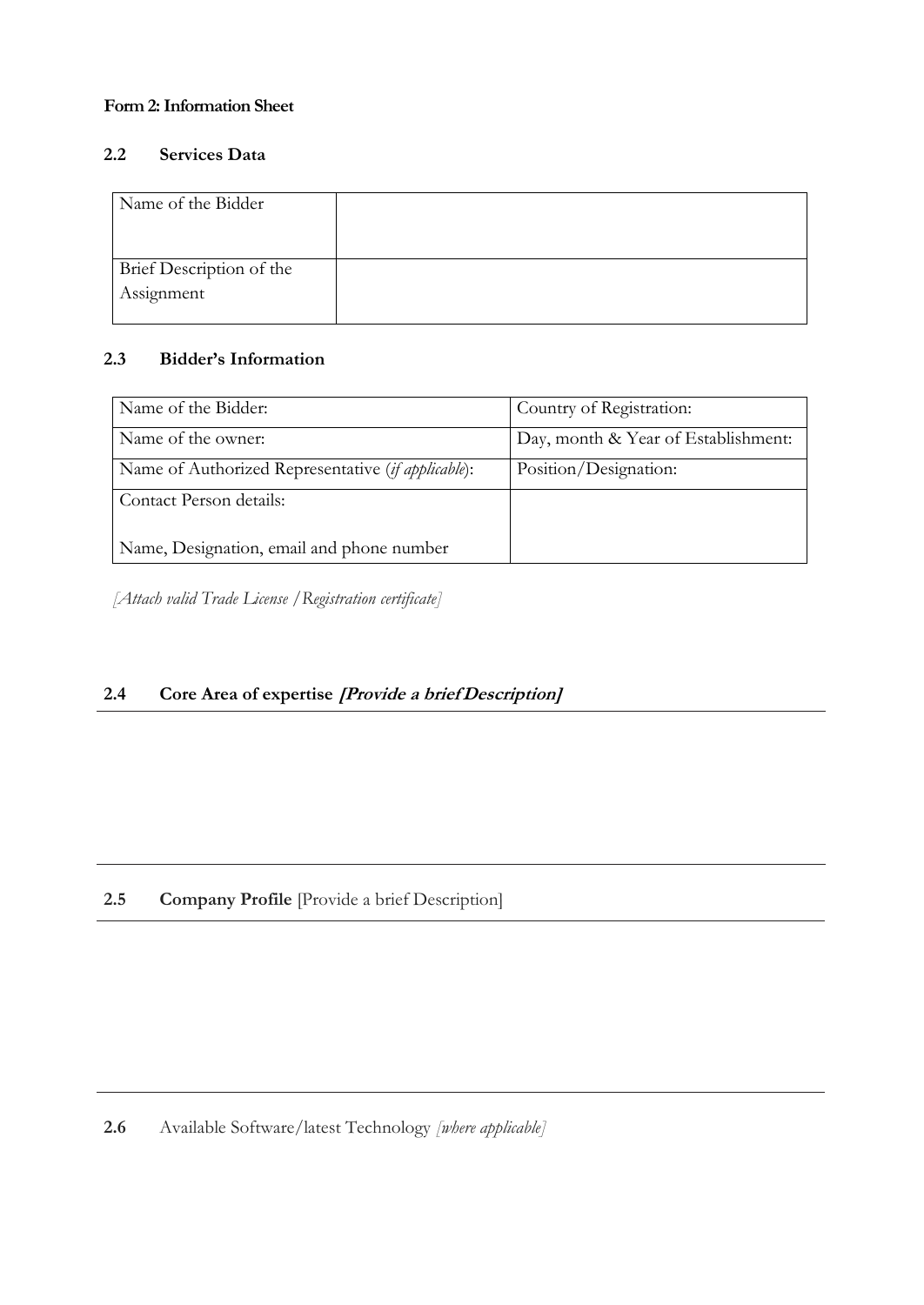**2.7** Comments on Technical Specifications *[If any]*

Provide comments if any on the Technical Specifications with special focus on scope of work, adequacy, latest technology and technical specification.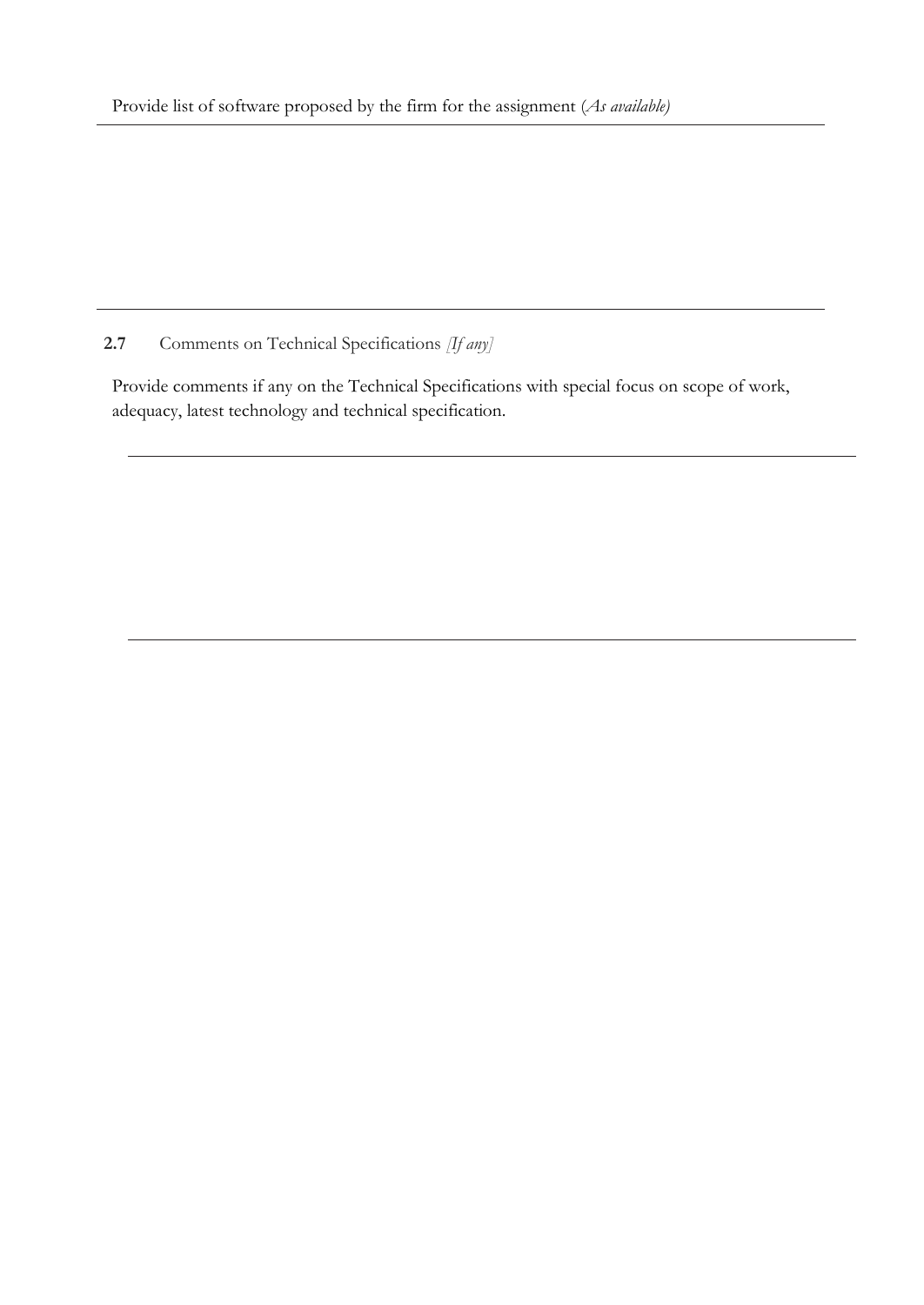### **Form 3: Format for Relevant Experiences (General and Specific) of the Bidder**

- 1. Name of Project: ………………….
- 2. Description of Project: …………………….
- 3. Installed Capacity: …………………
- 4. Contract Amount: …………………..
- 5. Start & End date (month & Year): ………………..
- 6. Description of services provided: ……………
- 7. Employer (With complete address, contact details):………………

### **Notes:**

- (i) The bidder shall fill in the details in separate form for each experience/credential claimed.
- (ii) For each credential the certificate issued by the Employer shall be attached.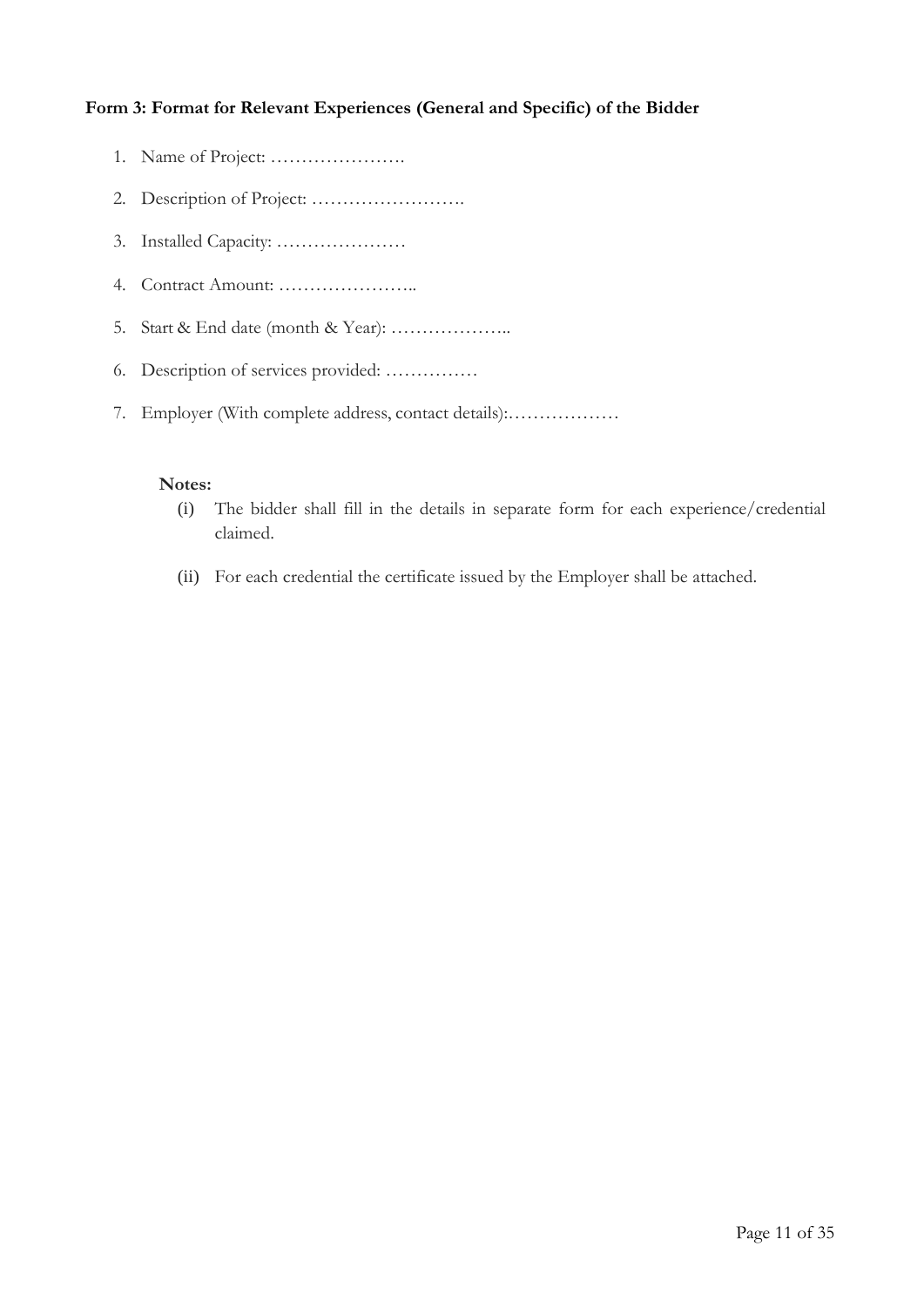### **SECTION IV: ABRIDGED TECHNICAL SPECIFICATIONS**

### **1 Background**

Chhukha Hydropower Plant (CHP) is a run-off-the-river scheme located on the Wangchu River in Chhukha Dzongkhag, Western Bhutan. The Hydropower Plant (hereafter referred to as the Plant) has an installed capacity of 336 MW (4X84) and is owned by Druk Green Power Corporation (DGPC). The generating units were manufactured and supplied by Bharat Heavy Electricals Ltd. (BHEL), India. The four vertical generating units are propelled by Pelton Wheels at a net head of 435m. The Plant is located about two and half hours' drive from Paro airport and the Indo-Bhutan border town of Phuentsholing. The Generating Units I and II were commissioned in the year 1986, while the other two units were commissioned in the year 1988. The units are continuously loaded at 92 MW (10% overload) during peak seasons when the inflow is high typically from mid-May to October and then partly loaded during off-peak seasons. Therefore, the units are subjected to varying load cycles.

To keep abreast with the latest technologies, series of phase-wise renovation and modernization works are being carried out in the plant. During R&M Phase I, governor system and excitation were replaced. In R&M Phase II, top and bottom brackets of generator were replaced in Unit I and Unit II in 2011 and 2013 respectively. In R&M Phase III, stator winding, stator core, stator frame and field windings were replaced in Unit III and Unit I in 2017 and 2018 respectively. However, Unit II and IV have been in service since commissioning and no major upgradation was carried out in the last 30 plus years of its operation.

Moreover, there are technical issues and problems with the existing components of the generator and systems. Hence, DGPC intends to replace the generator components of Unit II and Unit IV along with auxiliaries in all other generating Units. The plant shall soon implement SCADA system, hence all the components and system going to be replaced shall be compatible with plant SCADA system.

### **2 Scope of Work**

The scope of work for **"Replacement of Unit II & Unit IV Generators and Ancillaries of all Four Units of Chhukha Hydropower Plant"** shall comprise, but not limited to, engineering, designing, manufacturing, supplying, installation, testing and commissioning of following components of the generator:

### **2.1 Generator Unit II and Unit IV**

### **2.1.1 Stator Winding**

- i) Stator winding bars
- ii) Stator winding connectors/jumpers and bus rings
- iii) Stator winding terminals including shorting bar at neutral end
- iv) Stator winding insulation items including support ring and packers.
- v) Resistance Temperature Detectors (RTD) for stator winding monitoring including spare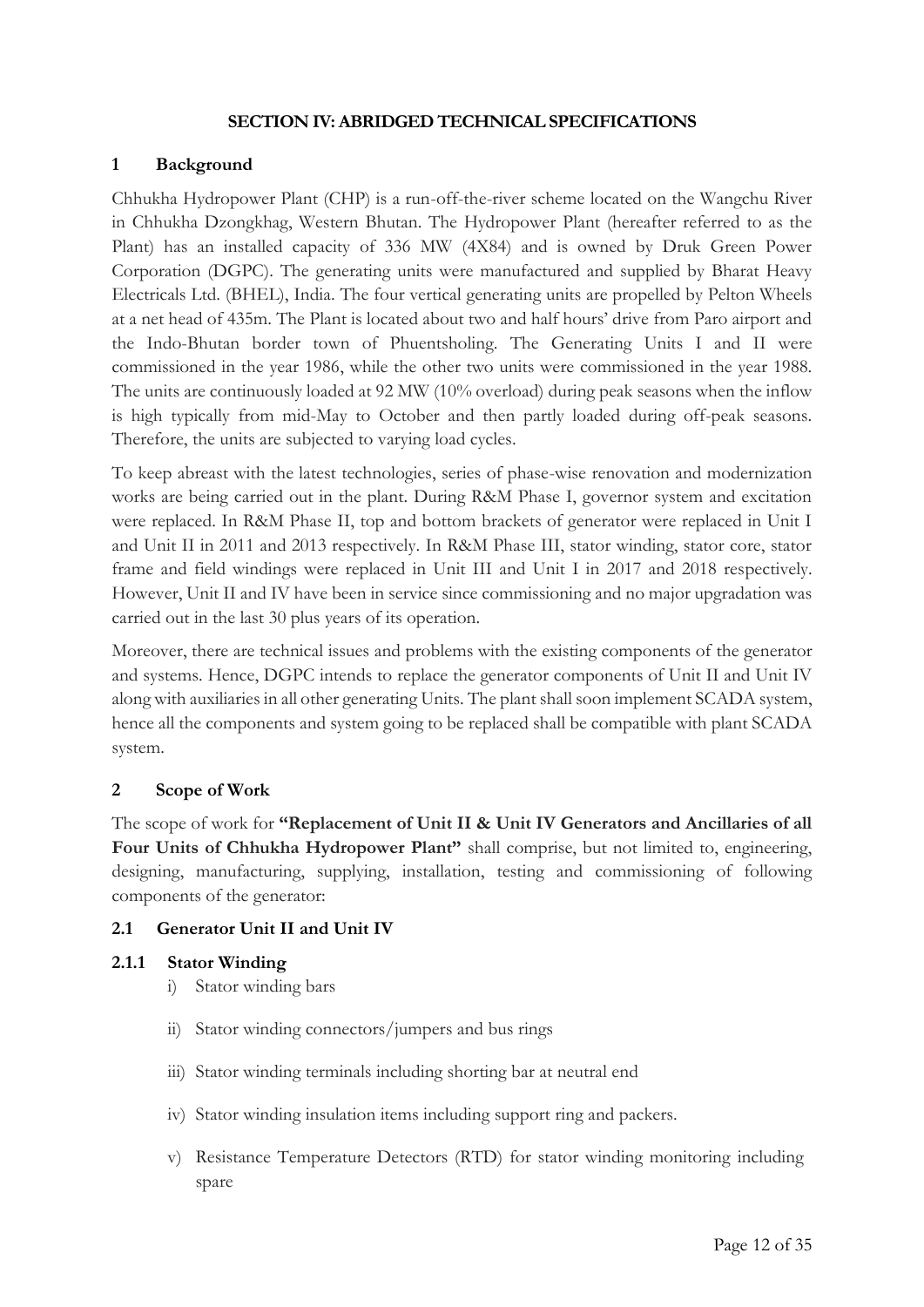vi) Stator bar handling tools

### **2.1.2 Stator Core**

- i) Stator core lamination including lamination for RTDs
- ii) Stator core glued-packets
- iii) Core assembly items like pressing plate, horse-shoe (C-shaped) plates, core studs and nuts, key bars etc.
- iv) RTDs for core and core tooth temperature monitoring including spare
- v) One set of stator core pressing and building tools

### **2.1.3 Stator Frame**

- i) Stator frame assembly
- ii) Frame-joining nut and bolts
- iii) Tools and tackle for assembling stator frame at site

### **2.1.4 Generator air coolers along with temperature transmitters for monitoring inlet and outlet air**

### **2.1.5 Rotor field winding:**

- i) Field winding
- ii) Insulation items including insulation flange, steel washer and body insulation
- iii) Bolting material for pole-to-pole joint
- **2.1.6 Slip-ring assembly with carbon dust collector system**
- **2.1.7 DC lead assembly including DC cables**
- **2.1.8 Online condition monitoring system of generator**

#### **2.1.9 Generator ancillaries:**

- i) Vapour sealing system
- ii) Brake/jack system with dust collector
- iii) Hydrostatic lubrication system
- iv) Air guides
- v) Air baffle ring
- vi) Stator heater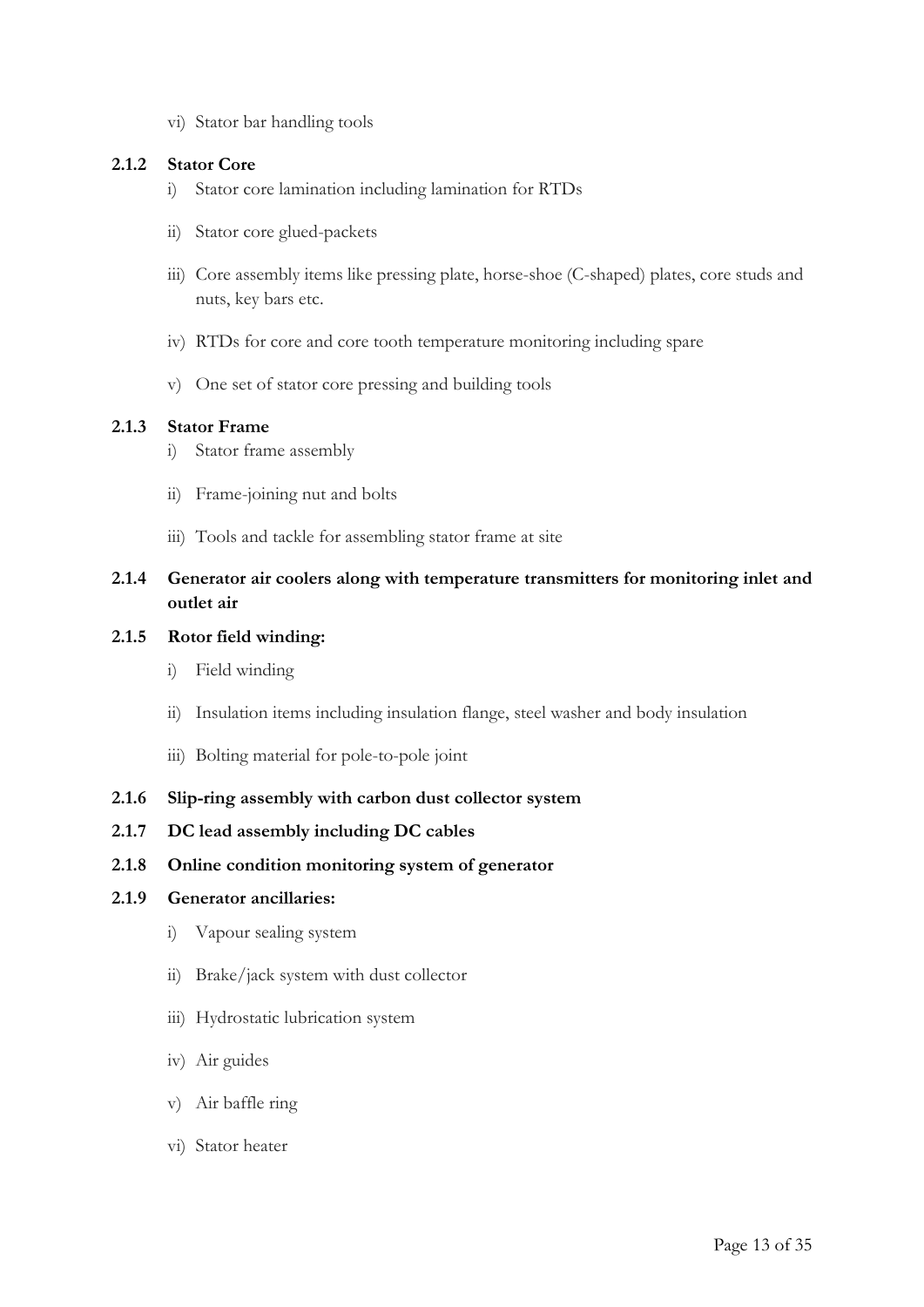#### **2.2 Generating Unit III**

- **2.2.1 Slip-ring assembly with carbon dust collector system**
- **2.2.2 DC lead assembly including DC cables**
- **2.2.3 Online condition monitoring system of generator**

### **2.2.4 Generator ancillaries:**

- i) Vapour sealing system
- ii) Brake/jack system with dust collector
- iii) Hydrostatic lubrication system
- iv) Air guides
- v) Air baffle ring
- vi) Stator heater

#### **2.3 Generating Unit I**

- **2.3.1 Slip-ring assembly with carbon dust collector system**
- **2.3.2 Online condition monitoring system of generator**

#### **2.3.3 Generator ancillaries:**

- i) Vapour sealing system
- ii) Brake/jack system with dust collector
- iii) Hydrostatic lubrication system
- iv) Stator heater

#### **3 Summary of Unit-wise list of components to be replaced are as under:**

The summary of the scope of work is as provided in the table below:

| Unit II and Unit IV     | Unit I                                   | Unit III                |  |
|-------------------------|------------------------------------------|-------------------------|--|
| Stator frame            | Slip-ring assembly                       | DC lead assembly        |  |
| Stator core             | Vapour sealing system                    | Air guides              |  |
| Stator winding          | Brake/jack system                        | Air baffle ring         |  |
| Field winding           | Hydrostatic lubrication system           | Slip-ring assembly      |  |
| Air guide               | Stator space heater                      | Vapour sealing system   |  |
| Generator air coolers   | Generator condition monitoring<br>system | Brake/jack system       |  |
| Stator core and winding |                                          | Hydrostatic lubrication |  |
| <b>RTDs</b>             |                                          | system                  |  |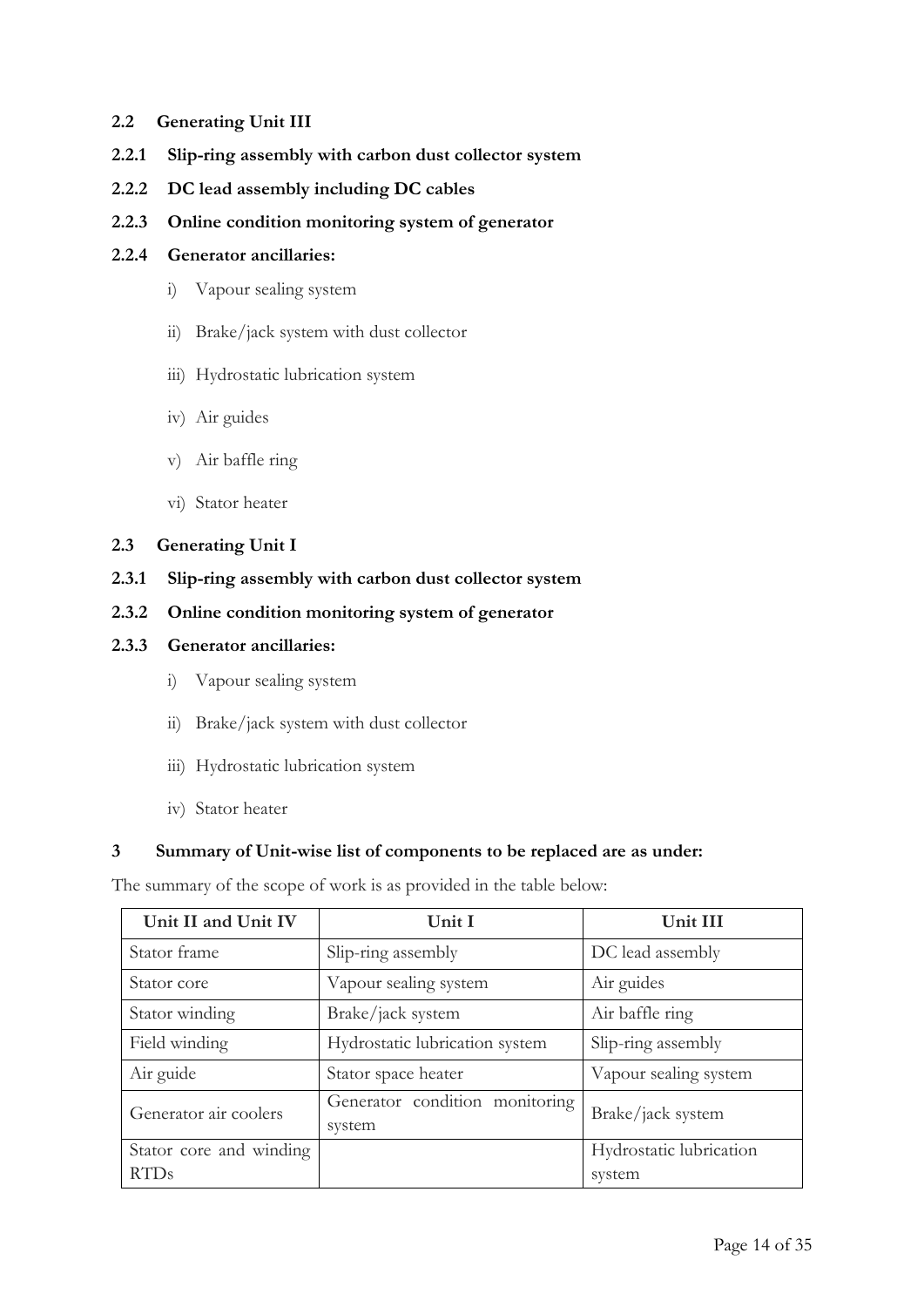| Unit II and Unit IV                         | Unit I | Unit III                                 |
|---------------------------------------------|--------|------------------------------------------|
| DC lead assembly                            |        | Stator space heater                      |
| Air baffle ring                             |        | Generator condition<br>monitoring system |
| Slip-ring assembly                          |        |                                          |
| Vapour sealing system                       |        |                                          |
| Brake/jack system                           |        |                                          |
| lubrication<br>Hydrostatic<br>system        |        |                                          |
| Stator space heater                         |        |                                          |
| condition<br>Generator<br>monitoring system |        |                                          |

The bidder shall examine the scope of work critically and ensure adequacy and completeness of scope of work under this EOI.

### **4 Technical Requirements**

### **4.1 Stator**

The complete stator along with generator auxiliaries shall be replaced in Unit II and Unit IV of Chhukha Hydropower Plant. The rotor rim punching, spider casing, top bracket, guide and thrust bearings, rotor shaft and underwater components shall be retained. The new stator shall be capable of withstanding maximum forces which could occur due to most severe short circuit conditions. The stator shall be lowered to the existing foundation sole-plates without any problem. The design of stator shall be well coordinated with the existing rotor since the existing rotor, shaft and top bracket shall be retained. The assembly of stator shall be carried out at site. There are 192 slots in the existing stator and it shall remain unchanged in the new stator.

The new stator shall be capable of safely withstanding maximum stress which may act during normal operation, runaway-speed conditions, two phase and three phase short-circuit conditions or single-phase earth fault at maximum output, out-of-phase synchronization, magnetic unbalance at rated speed and Seismic forces. The new stator shall be capable of withstanding a three phase short-circuit at the generator terminals when operating at maximum power output i.e. 92 MW at rated power factor with ±10% rated voltage for a period not less than 3 seconds. The new stator shall be also capable of withstanding occasional current equal to 1.5 times the rated current for not less than 30 seconds each time.

The generator air gap with new stator shall be studied and proposed accordingly by the bidder as to achieve the best possible efficiency. The existing design air gap is 23 mm. The stator shall consist of frame, core and winding. The technical data of existing generating Unit II and Unit IV are provided in Annexure-1. The detailed technical requirements are provided hereafter.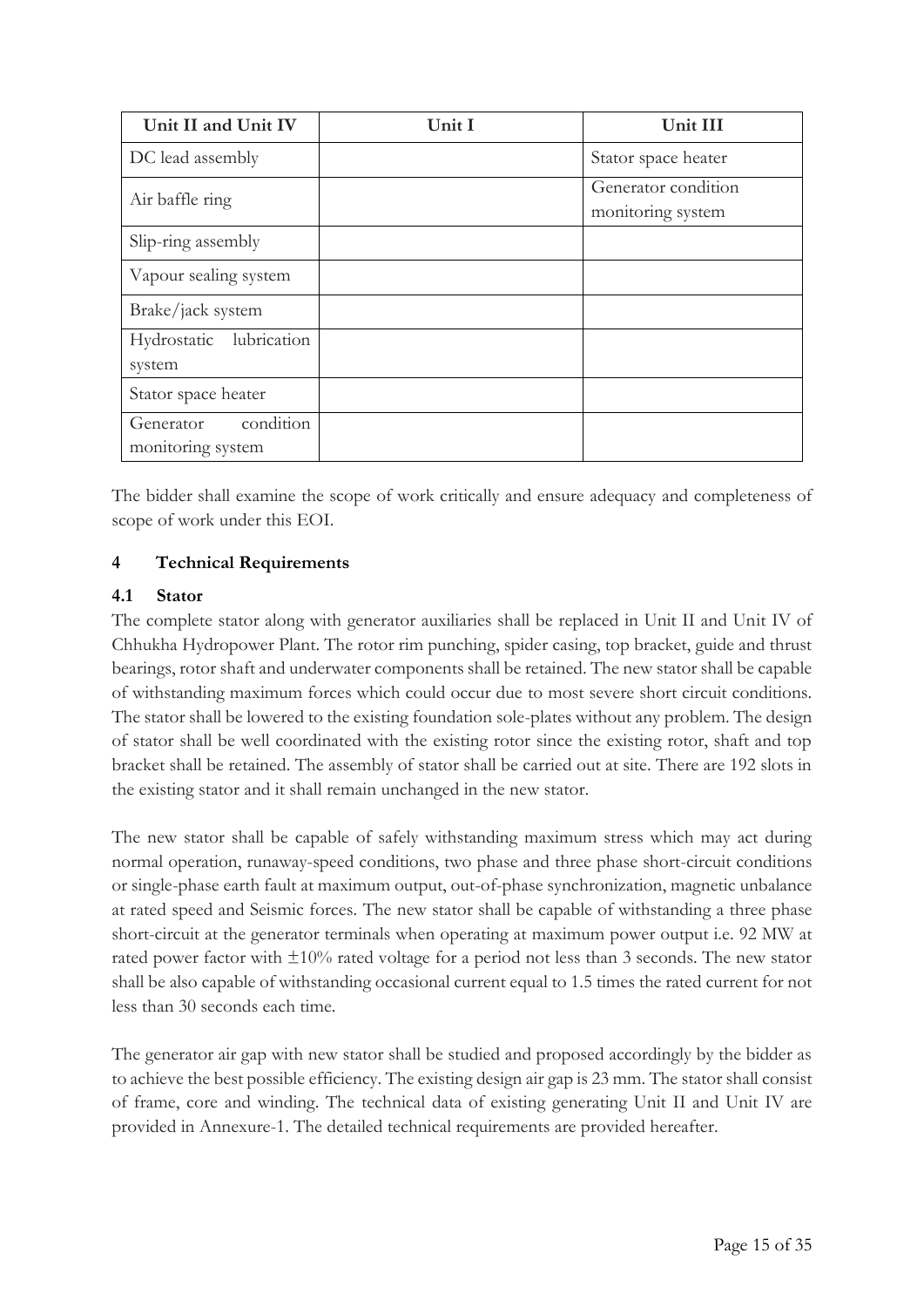### **4.2 Stator frame**

The stator frame shall hold the new stator core and new winding. It shall be assembled at site and lowered on the existing foundation at site. The technical requirements are as follows:

- i) It shall be of robust design to withstand maximum forces acting on it under worst condition of operation as well as under fault conditions/system disturbances and to withstand the existing operating forces.
- ii) The stator frame shall be split in three sections (maximum) consistent transport limitations and shall have bolted and doweled joints with seal welding.
- iii) The frame shall be fabricated of steel plate, suitably ribbed for rigidity and strength to allow it to support the clamping forces needed to retain the stator punching in the correct core geometry under all operating conditions.
- iv) The stator frame shall have robust intermediate plates rigidly attached to the frame with provision for levelling, centering and bolting on to existing foundations.
- v) The fastening of the stator frame to the sole plates will have provision for radial movement of the stator due to thermal expansion.
- vi) The stator frame shall be designed for lifting the completely built stator including core and windings. Suitable lifting lugs and devices for lifting the stator shall be also provided. The lifting operation plan (LOP) shall be provided.
- vii) Appropriate tools shall be provided to precisely check and correct the level of the stator frame during the assembly at site.
- viii)All the relevant drawings to be submitted by the bidder.

The details of loading on the existing generator foundation (loading on stator frame and lower bracket) is give below.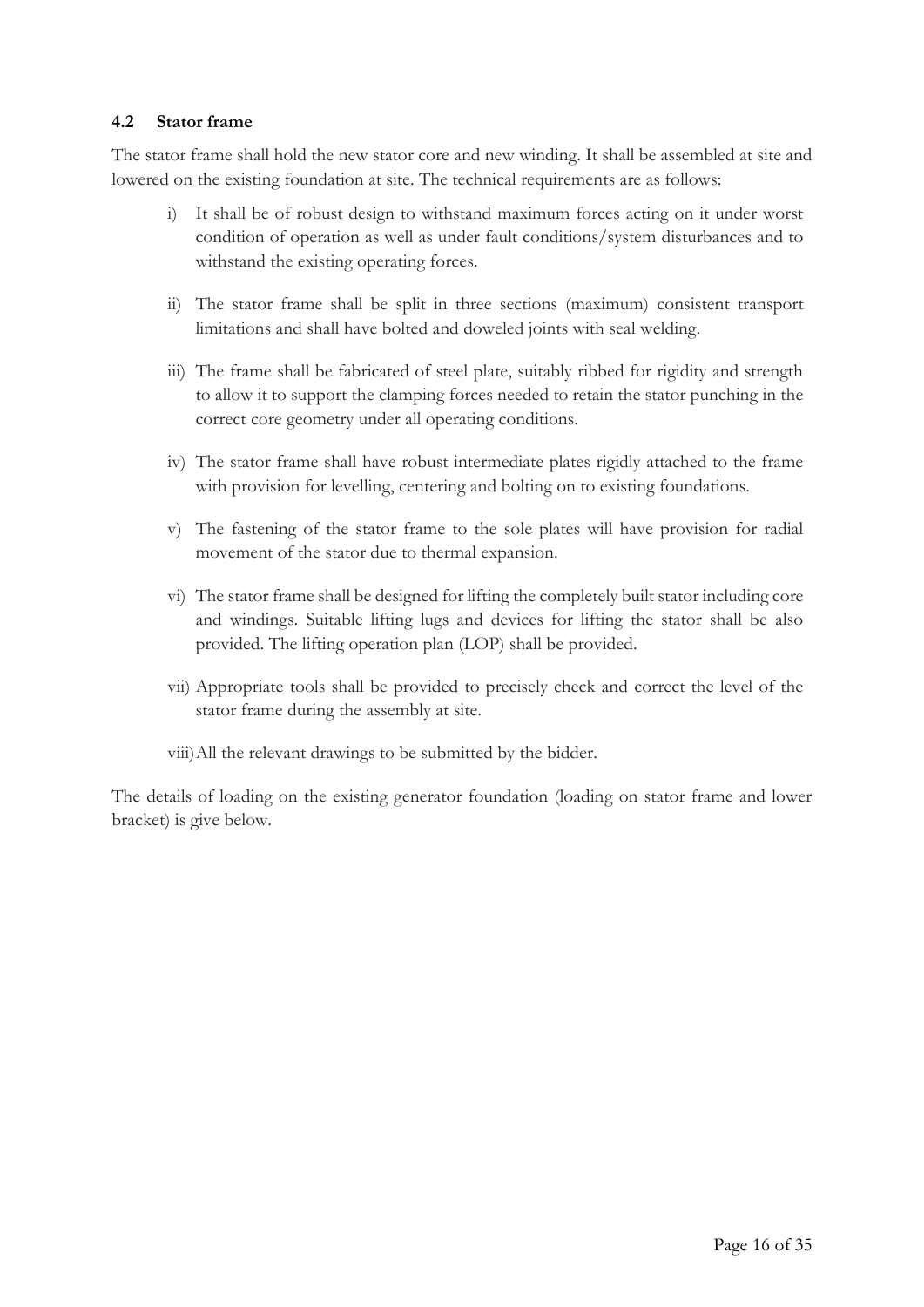|       | LOADING ON GENERATOR FOUNDATION              |                                       |                   |                                              |                                                                                                   |            |                                                    |
|-------|----------------------------------------------|---------------------------------------|-------------------|----------------------------------------------|---------------------------------------------------------------------------------------------------|------------|----------------------------------------------------|
| S.NO. | <b>TYPE OF FORCES</b>                        | OF STATOR (POINT'A')<br><b>TONNES</b> |                   |                                              | LOADING ON EACH SOLE PLATE LOADING ON EACH SOLE PLATE<br>OF LOWER BKT.(POINT'B')<br><b>TONNES</b> |            |                                                    |
|       |                                              | <b>VERTICAL</b><br><b>DOWNWARD</b>    | <b>TANGENTIAL</b> | HORIZONTAL VERTICAL<br>(IN ANY<br>DIRECTION) | <b>DOWNWARD</b>                                                                                   | TANGENTIAL | <b>HORIZONTAL</b><br>(IN ANY<br><b>DIRECTION</b> ) |
|       |                                              | v                                     | HT                | н                                            | v                                                                                                 | HT         | н                                                  |
| 1     | DUE TO DEAD LOAD<br>(ROTOR ON THRUST PADS)   | 78.00                                 |                   |                                              | 4.5                                                                                               |            |                                                    |
| 2     | DUE TO LIVE LOAD                             | 3.40                                  |                   |                                              |                                                                                                   |            |                                                    |
| 3     | DUE TO HYDRAULIC THRUST                      | 0                                     |                   |                                              | $\Omega$                                                                                          |            |                                                    |
| 4     | <b>DUE TO UNBLANCED MAGNETIC PULL</b>        |                                       |                   | 18.34                                        |                                                                                                   |            | 9.18                                               |
| 5     | DUE TO NORMAL TORQUE                         |                                       | 13.34             |                                              |                                                                                                   |            |                                                    |
| 6     | DUE TO SHORT CIRCUIT TORQUE<br>(MOMENTARY)   |                                       | 152.71            |                                              |                                                                                                   |            |                                                    |
| 7     | DUE TO BEARING SEIZURE                       |                                       | 2.47              |                                              |                                                                                                   | 0          |                                                    |
| 8     | DUE TO BRAKING                               |                                       |                   |                                              | 4.34                                                                                              | 0.79       |                                                    |
| 9     | DUE TO DEAD LOAD<br>(WHEN ROTOR ON JACKS)    | 36.03                                 |                   |                                              | 65.99                                                                                             |            |                                                    |
| 10    | DUE TO EARTHQUAKE<br>(ROTOR ON THRUST PADS)  | 6.16                                  |                   | 13.20                                        | 0.36                                                                                              |            | 5.22                                               |
| 11    | <b>DUE TO EARTHQUAKE</b><br>(ROTOR ON JACKS) | 2.88                                  |                   | 13.20                                        | 5.28                                                                                              |            | 5.22                                               |
|       |                                              |                                       |                   |                                              |                                                                                                   |            |                                                    |

FOLLOWING FORCES MAY ACT TOGETHER :

DURING STANDSTILL CONDITION: FORCES AT SR.NO.1 2 & 10 1.

2. DURING NORMAL OPERATION: FORCES AT SR.NO. 1 TO 5 & 10.

3. DURING SHORT CIRCUIT CONDITION: FORCES AT SR.NO.1 TO 4 & 6.

4. DURING THRUST BEARING SEIZURE CONDITION: FORCES AT SR.NO.1 TO 5 &7.

5. DURING BRAKE APPLICATION: FORCES AT SR.NO.1,2,3,8 & 10.

FOR CIVIL DESIGN THE HORIZONTAL FORCES SHALL BE SUPERIMPOSED ON TANGENTIAL FORCES. 6. DURING LIFTING OF ROTOR ON JACK: FORCES AT SR.NO. 2,9 & 11.

EARTH QUAKE LOADS ARE BASED ON FACTOR HORIZONTAL = 0.15g<br>AND VERTICAL= 0.08g. 7.

NOTE:

1. FOR FOUNDATION DESIGN, LOAD IN TANGENTIAL DIRECTION SHALL BE THE SUM OF LOADS IN TANGENTIAL AND HORIZONTAL DIRECTION.

Table: Details of loading on existing generator foundation

### **4.3 Stator Core**

The stator core shall be built at site as a continuous ring (joint-less ring core) without having any issue with the existing rotor assembly and generator foundation. It shall be built using laminations. Following are the technical requirements of a core:

- i) The core laminations shall be manufactured of low-carbon, low loss factor, high grade non-ageing, cold rolled silicon steel with non-oriented grains and high permeability. The laminations shall be thin sheet steel of having thickness not more than 0.5 mm.
- ii) Each lamination shall be coated on both sides with thin electrically insulating coating of high temperature resistant varnish which corresponds to insulation class 'F' to minimize eddy current losses.
- iii) Laminations shall be piled on aligned-dovetail keys which shall be accurately and securely fastened with clamping tools to the stator frame during the core building. Those dovetail keys shall be firmly held tight with C-shaped plates (sometimes called horse-shoe plates), which shall be fully welded to the stator frame as per the standard practice.
- iv) The lamination design shall be such that when it is stacked, it does not form stamping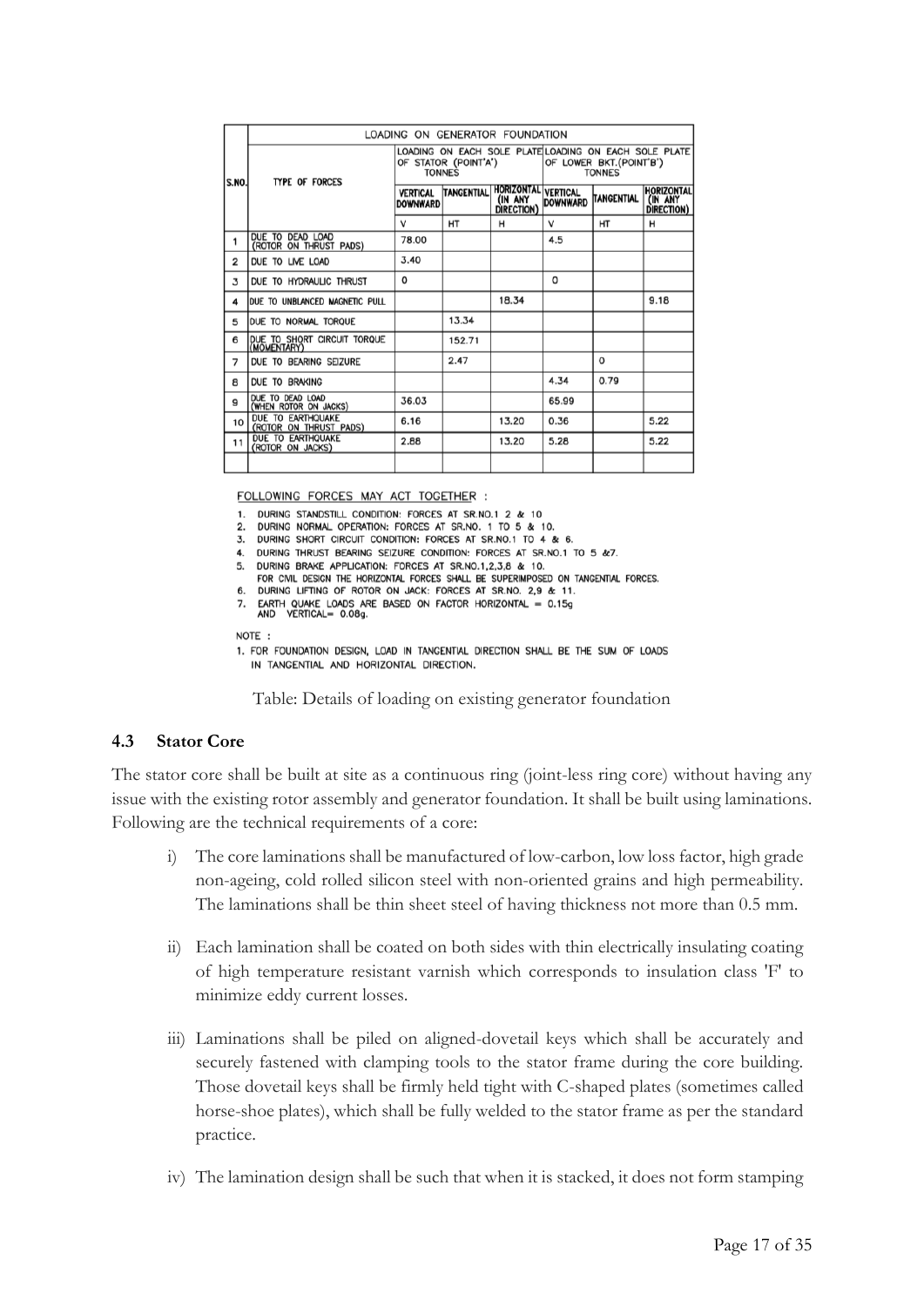protruding in the slot and buckling formation in any side of the core. While stacking the laminations to the dovetail keys, it should be such that it does not cause any mechanical bents to the laminations which result in formation of buckling. The core must be built without any signs of buckling at any locations.

- v) The connection between the stator core and the stator frame must ensure that the stator bore tolerance is maintained up to the largest diameter. It must also permit a clearly defined transfer of the operating torque and other forces to the stator frame and from there to the foundation.
- vi) The core shall be ventilated by means of radial air ducts throughout the stack length. The ducts, formed by space blocks or spacers will direct the air uniformly with minimum obstruction. Spacers shall be of non-magnetic 'I' beam strips spot welded to the support laminations from the cooling ducts. The shape and distribution of the spacers shall be chosen to secure uniform transfer of pressure as well as smooth flow of ventilation air.
- vii) Appropriate tools shall be provided to check the uniformity of verticality in the slots, to check the diameter of the core, and to check the level of the bottom finger plates.
- viii)The stator core shall be clamped by means of finger plate assemblies at both ends of the core. The required pressure shall be provided and maintained through core studs. The clamping system shall be designed so as to ensure that clamping pressure is maintained over time and the core laminations shall not become loose during generator's service life.
- ix) The pressing fingers must be configured such that it does not cover the slit in the step punching which shall make the slit ineffective.
- x) After completion of core assembly, core consolidation and heating shall be carried out by magnetic induction to produce a compact core. Any shrinkage in core height shall be made up by make-up laminations to produce desired core length.
- xi) The core pressing shall be carried out as per the standard practices to ensure no air gap remains between the laminations.
- xii) All the necessary tests shall be conducted after completing the core building and before the insertion of winding at site for detection of hot spots. A detailed procedure shall be provided by the bidder for attending any hot spots detected during the hot spot test.
- xiii)The core building tool should be such that its usage should not cause any mechanical damage to the core laminations. The core building tool made up of glass fiber material shall be preferred.
- xiv)Adequate number of resistance temperature detectors of latest technology including 50% standby shall be provided for temperature measurement of the core including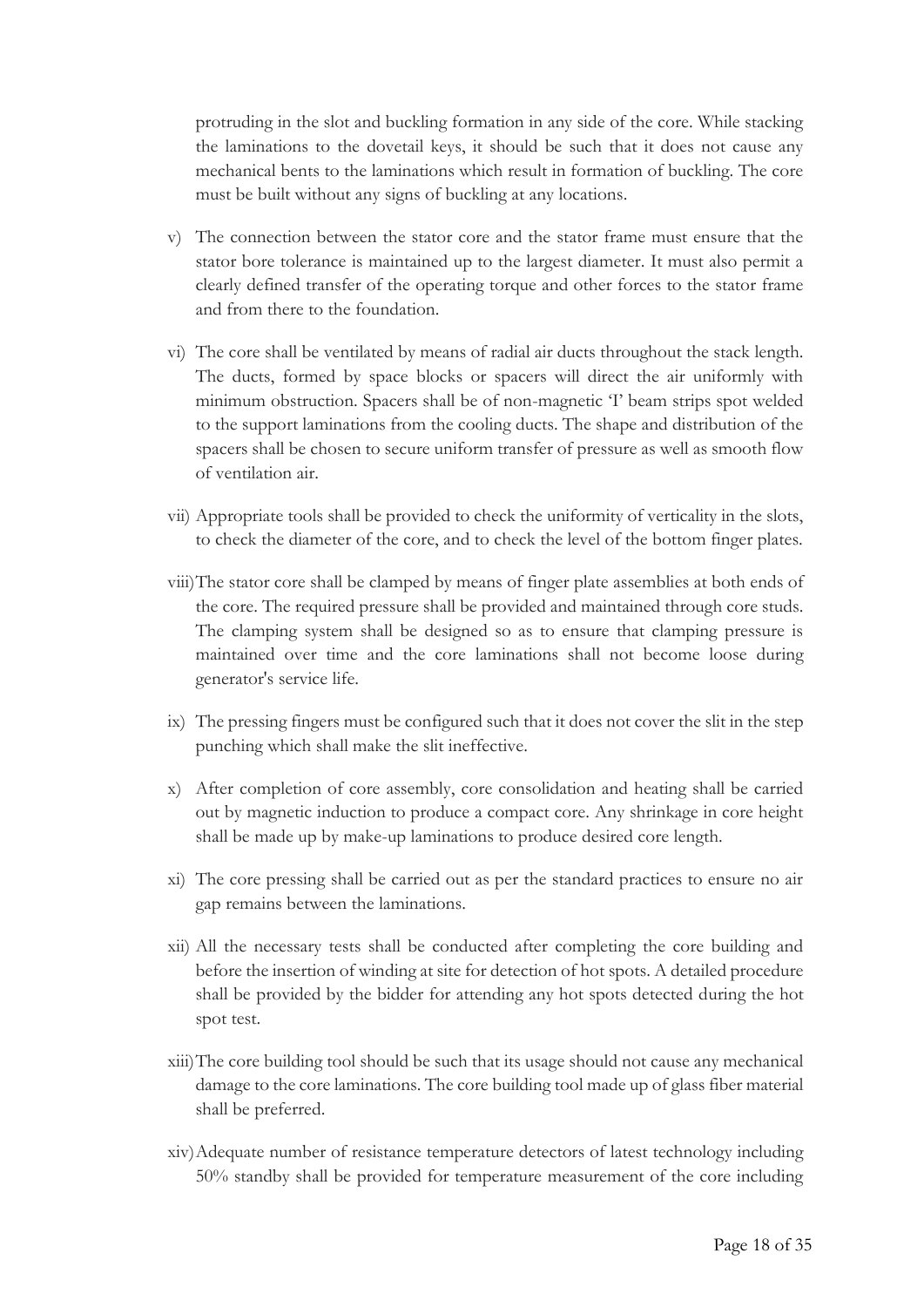core tooth.

- xv) The detailed QAP as per the latest international standards and norms related to stator core shall be submitted by the bidder.
- xvi)All the drawings related to above to be submitted by the bidder.

### **4.4 Stator Winding**

The stator winding including jumpers/connectors and bus ring shall be assembled at site after the completion of building new core at site. The winding shall be double layer, star (Y)-connected with line and neutral leads brought out to the terminals. With new stator and new generator air coolers, the maximum rise of winding temperature shall be 90°C (with other prevailing site conditions such as ambient temperature inside the power house, cooling water flow rate and cooling water temperature). The new stator windings shall have larger copper section than existing one because of advancement in insulation system and new size of the slots. Thus, new stator winding shall have lesser copper losses and load losses compared to existing stator and guaranteed values of the same shall be submitted by the bidder. Following are technical requirements for stator winding:

- xxv) Each phase winding shall be distributed around the stator such as to minimize unbalanced magnetic pull.
- xxvi) The stator winding shall be of Roebel bar type (360° transposition and higher), with strands completely transposed within the slot length.
- xxvii) The design of winding should be such that the number of connectors is minimized in order to avoid overlapping. The multiple overlapping of connectors cause inconvenience while brazing joints, tapping insulations, and creating a safe gap between the conductors. The number of bus rings and jumpers/connectors shall be also minimal.
- xxviii)The winding design shall be such that bars can be replaced in case of fault by removing one or two rotor poles thus creating space between stator and rotor for carrying out replacement of bars without having to take out the rotor and upper bracket.
- xxix) All the winding strands shall be insulated suitably so that no short circuit between adjacent strands occurs.
- xxx) The reliability of the stator winding is determined primarily by the quality of its insulation. The main insulation of stator winding will be made of high-quality material corresponding to Class F insulation and suitably impregnated insulation method (VPI) employed which shall give a homogeneous insulation without any voids, high thermal stability and insensibility against humidity, oil and other pollution. All the required insulation materials pertaining to Class F insulation shall be provided.
- xxxi) Stator bars shall have a partial discharge suppression system as per the latest standard practices so that no potential gradient exists which could result in damaging partial discharge. The partial discharge suppression system shall include inner potential grading applied over Roebel bars, outer corona protection applied over applied after the main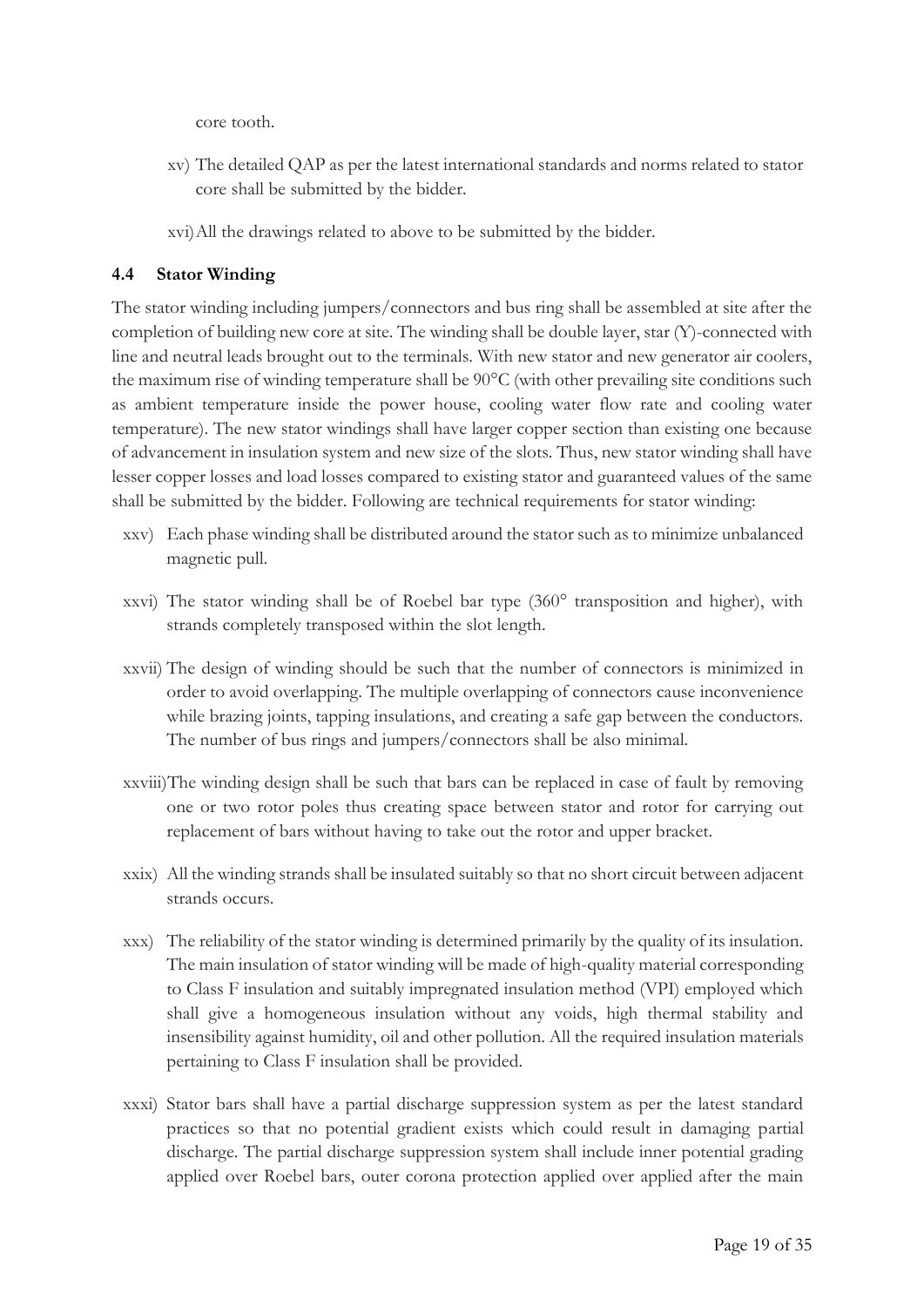insulation, and end potential grading applied on the bars where it exits the slot.

- xxxii) The insulating materials must have high dielectric strength and voltage endurance values with low loss factors; must be resistance to oil, water and other coolants, which may come into contact with the insulation in case of a fault; must have excellent mechanical properties and must be excellent corona-resistance.
- xxxiii)The maximum accepted temperature rise in the winding at maximum output will be limited to the temperature rise of less than 90° C (considering ambient temperature of 25°C in the summer, and other existing prevailing conditions at site).
- xxxiv)The winding connections, bus ring (circuit ring), jumpers/connectors, main and neutral leads shall be of epoxy cast resin type, corresponding to class 'F' insulation. The jumpers/connectors shall have bents made at factory.
- xxxv) The design of bus ring conductors shall be of latest design with skin effect reducing mechanism (such as a hollow copper conductor instead of copper bar).
- xxxvi)End connections of stator bar shall be brazed at site using a latest and effective method which is clean and fast.
- xxxvii) All the end connections shall be capped and sealed with insulating solutions corresponding to class F insulation after brazing.
- xxxviii) The stator winding shall be adequately wedged with ripple spring or any latest and reliable looseness counter system, supported and braced to withstand the full stresses due to electrical short-circuiting and normal operating stress.
- xxxix)At the driving end, the wedges shall be secured against sliding out, by means of binding to the winding bars.
- xl) A special hydraulic stator bar pusher shall be provided to uniformly press the bars into the slots. Gauges in bar pushers shall be provided to indicate the hydraulic pressure required and these will be recorded for each bar in every slot as part of the installation quality control (QC) records.
- xli) The bars shall be so installed that removal and replacement shall be possible without damaging the bar insulation and the lamination in the slots.
- xlii) To facilitate proper insertion of the bars and to ensure a good fit and a good heat transfer between the insulation surface and the stator core, there should be a standard system to fill up the air gaps or make gap-free installation of bars in the slots.
- xliii) The bottom layer of winding bars shall be cord lashed continuously to the supporting rings by fiber glass tape both at top and bottom end. The support ring shall be closed ring, made of thick continuous fiber glass ring. The lashing shall be then impregnated with resin and then cured to form a stable arched structure with support ring that will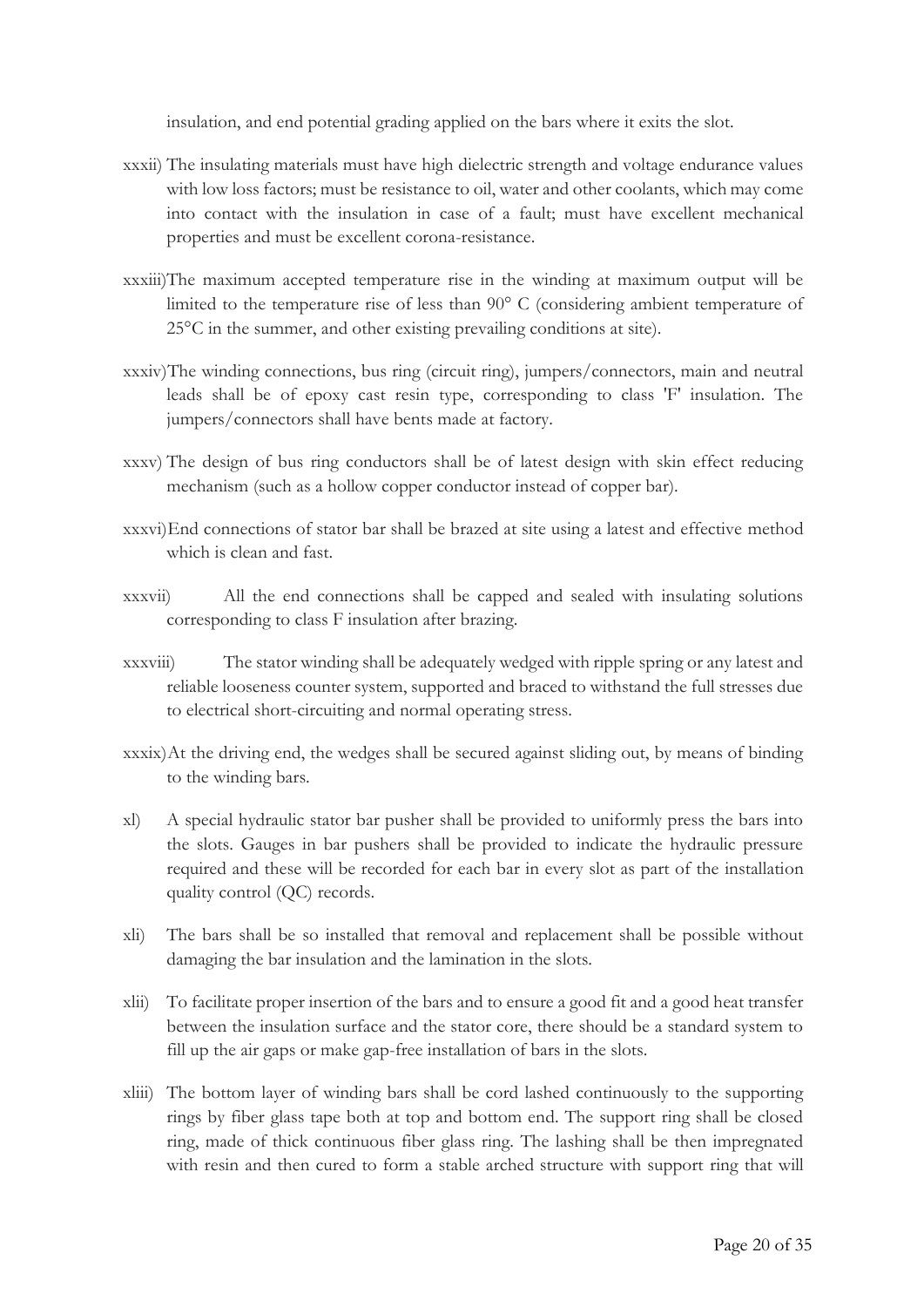withstand all the forces that may occur during normal operation and abnormal conditions such as short circuits and faulty synchronization.

- xliv) Adequate number of temperature detectors including 50% standby per parallel circuit per phase as per the standard practice shall be embedded in various parts of the stator winding. All the temperature detectors in and around generator shall be wired by shielded cables and its junction box shall be securely installed on the generator barrel wall.
- xlv) A tool with higher precision shall be also there and provided to ensure that the winding bars inserted at same height as specified in the drawing.
- xlvi) The detailed QAP as per the latest international standards and norms related to stator winding bars shall be submitted by the bidder.
- xlvii) The part drawing of the stator including the cross-section diagram of stator winding bar showing the insulation system and wedging system should be submitted by the bidder.
- xlviii) The detailed capability curve of a new generator shall be also submitted by the bidder.

### **4.5 Rotor field winding**

The existing spider, rim, pole shoe, pole keys and brake ring shall be retained. Only the field winding/coils along with insulation systems shall be replaced with new one. There are 20 number of field windings. The existing poles are fastened to the rotor rim by means of T-heads and are secured in place by means of tapered keys. With the advancement in insulation systems, the new field winding shall have larger copper section than the existing one and lesser operating temperature of field winding. The normal operating DC field current and voltage shall be 1020 A and 276 V respectively. The ceiling DC current and voltage shall be 1760 A and 462 V respectively.

Following are the requirements of new field coils:

- i) New field winding shall be designed to suit with existing pole body and shall be assembled at site.
- ii) Field coil shall be manufactured from high quality half-hard electrolytic grade copper rectangular profiled strips. These shall be fabricated in rectangular shape with brazed dove-tail joints. Field coil shall be designed with number of turns and conductor size so selected to produce lower field currents and temperature rises.
- iii) Turns shall be insulated with Class F epoxy loaded Nomex paper. Coils shall be consolidated under pressure and temperature to produce monolithic coil such that these do not delaminate during operation.
- iv) Any insulation materials/supports must be of Class F epoxy glass laminated which shall provide adequate insulation to pole body to withstand electrical, thermal and mechanical stresses during operation of the machine.
- v) The field winding shall be designed to withstand normal or accidental over voltages and over-currents without any deterioration. In addition, it shall have sufficiently low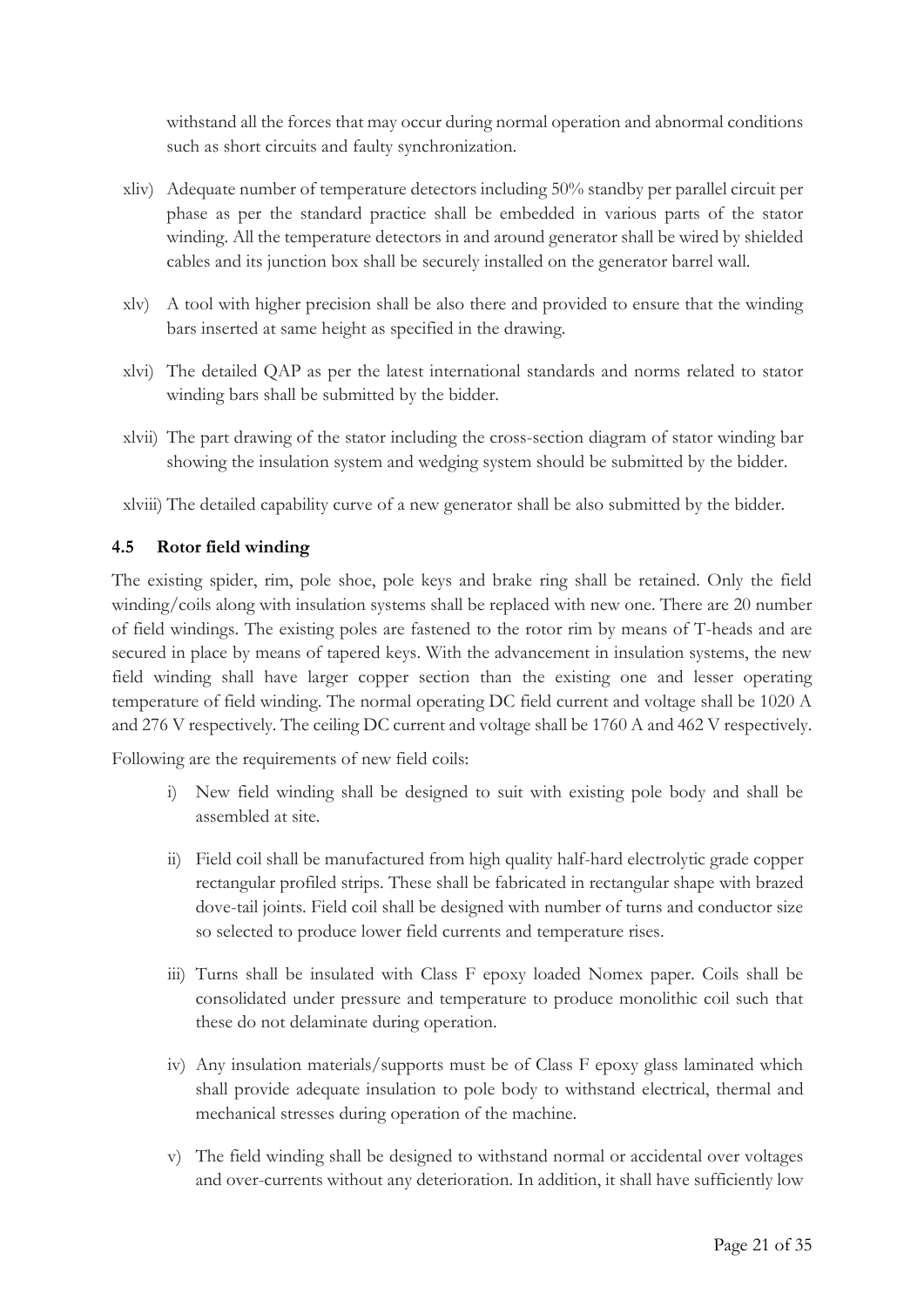inductance to avoid a slow de-excitation speed. The field winding shall be adequately braced to withstand the stresses due to worst condition of short circuit and also due to centrifugal forces.

- vi) All field winding electrical connections shall be provided from a top position to facilitate ease of inspection, separation and reconnection.
- vii) Inter-pole connections shall be designed so that thermal expansions and mechanical stresses do not cause damage (cracks) which could be detrimental to efficient electrical continuity and mechanical durability. The connections shall be located alternatively on the rim side and air gap side.
- viii)Pole to pole connections shall be bolted. Connections shall be soldered and bolted ensuring a proper electrical contact. Connections shall also be designed for easy inspections, tests and subsequent dismantling.
- ix) Retaining ring shall be of heat-treated non-magnetic steel forging and body mounted to hold the rotor coils under the action of centrifugal forces.
- x) The pole supports should be designed such that it eases the dismantling and assembling work (present system has V-blocks which has to check for tightness on regular basis).
- xi) The assembly of poles shall be carried out at site.
- xii) The detailed QAP as per the latest international standards and norms related to field winding shall be submitted by the bidder.
- xiii)All the relevant drawings shall be submitted by the bidder.

### **4.6 Rotor DC Lead Assembly**

In the existing DC lead assembly, the slip-ring assembly is keyed to a tubular shaft bolted to the top of thrust block. The DC cable from the slip-ring assembly to the poles run through the shaft bore and terminates to lower collector semi-circle ring on the top of the rotor. The leads connect the lower collector ring to the poles. The DC cables and leads are joined at suitable points to facilitate dismantling. The bidder shall replace complete section of the rotor lead from slip-ring to field poles. Following are the requirements in the new system:

- i) The cables running inside the shaft must be multi-strand, single core, flexible enough to bend and properly insulated. The cable should be anchored/clamped to prevent free movement during rotation of the machine.
- ii) The removable copper strip (with nut and bolt) should be provided to the lead running over the rotor spider/rim at suitable location so that it can be disconnected wherever required.
- iii) Positive locking pins and wedge on lead supports must be properly designed and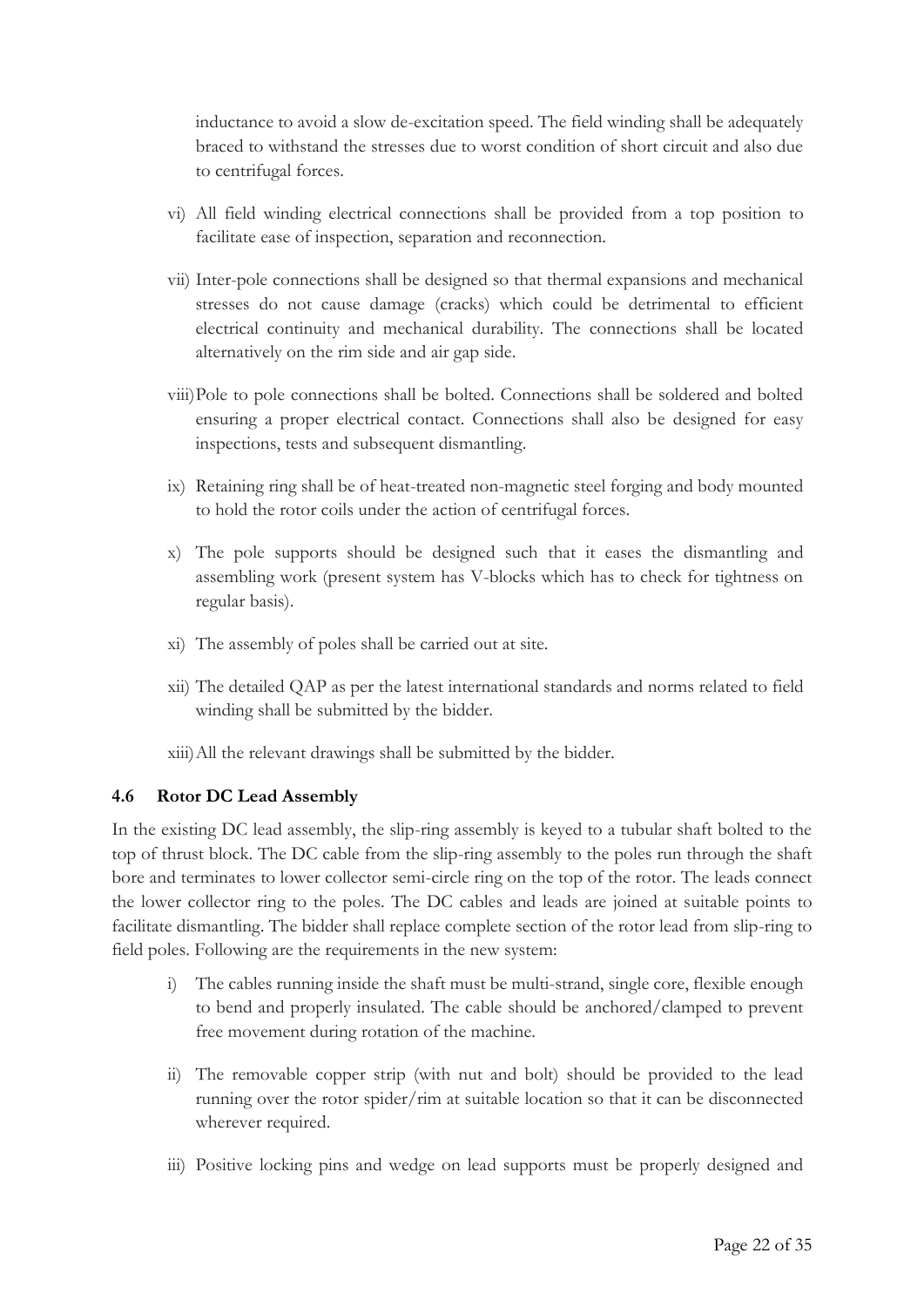provided so that the copper lead/lead support does not come out from its place due to centrifugal force at run-away speed even when the lead is disconnected/delinked.

iv) All the relevant drawings related to new design shall be submitted by the bidder.

The normal operating DC current and voltage of DC leads shall be 1020 A and 276 V respectively. The ceiling DC current and voltage shall be 1760 A and 462 V respectively. The existing DC lead assembly is shown below.



Figure: The existing DC lead assembly

# **4.7 Slip-ring assembly**

The existing slip-ring assembly consists of outer collector ring mounted on the fixed bracket and slip-rings fixed to the tubular shaft mounted on the thrust collar block. 30 Nos. of carbon brushes are placed on the outer collector ring and are kept consistently pressed by a spring in the brush holder. However, the present system does not have carbon brush dust collector instead exhaust fans are provided to drive out the carbon dust. The new slip-ring assembly shall have following requirements:

- i) The DC current ratings are specified under Rotor field winding and Rotor DC lead assembly.
- ii) The new system shall have a suitable arrangement for effective collection of carbon dust produced/emitted by the carbon brushes so as to avoid the conduction through carbon deposition resulting in rotor earth faults.
- iii) The filters used shall be replaceable and regenerable.
- iv) It shall have a new system to hold the carbon brush with controllable force.
- v) All the insulation supports in the new slip-ring assembly shall be corresponding to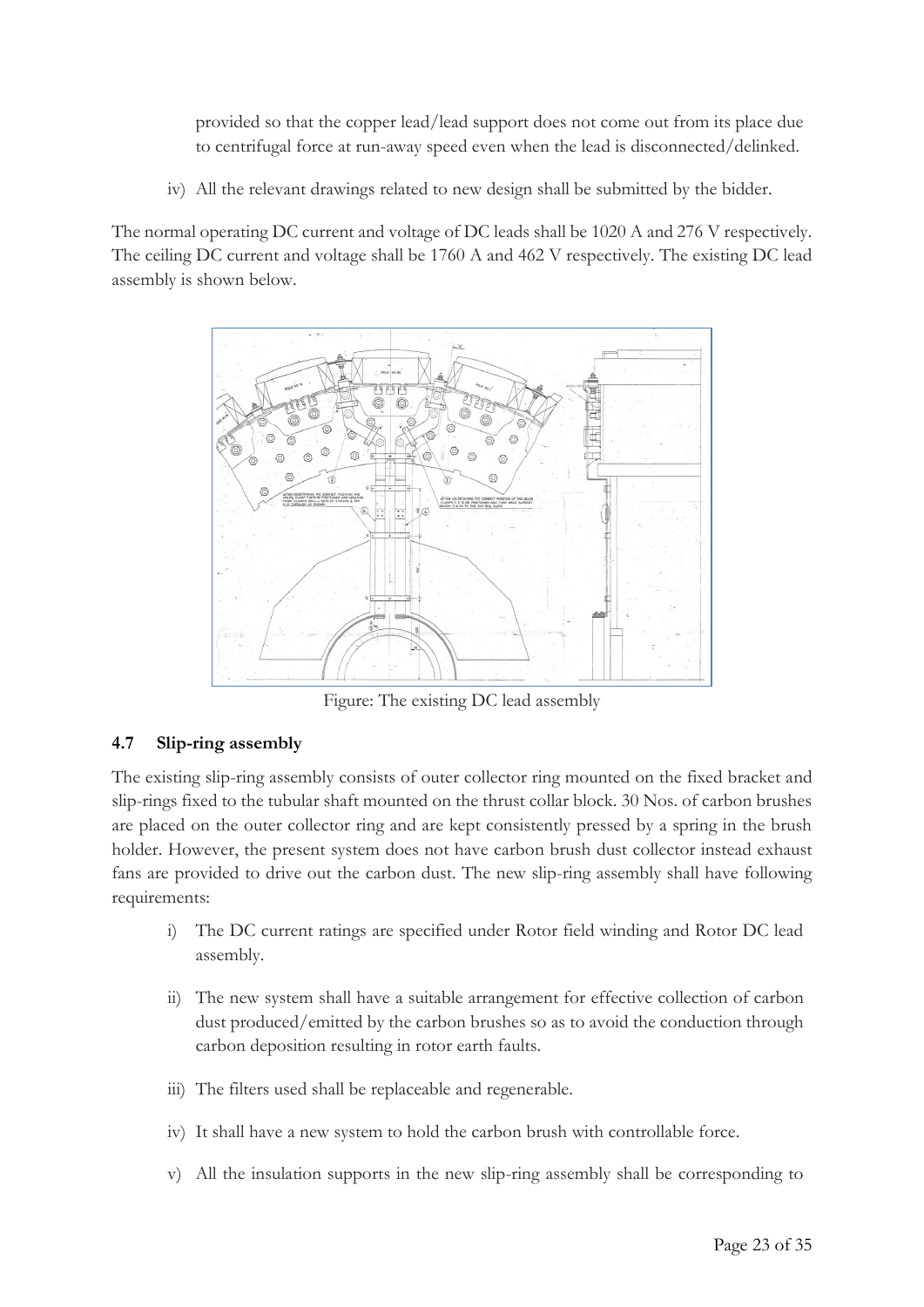class F insulation.

- vi) The brushes and collector rings shall also be so positioned as to avoid contamination by oil vapors or oil leakage from the bearing chamber.
- vii) With new slip-ring assembly, no carbon dust should be found on its insulated support blocks and on the vapor seals. Accordingly, there should not be requirement of regular cleaning works in the slip-ring area.
- viii)The bidder shall submit, along with the bid, a design of 'carbon dust collection system' that suits the existing set up as per the site condition and space available.

### **4.8 Generator Condition Monitoring System**

Presently, there is separate online generator shaft vibration monitoring system and generator partial discharge monitoring system installed for the generators. The new system shall have integrated monitoring system which will have minimum of following three features:

- i) Online shaft vibration monitoring system
- ii) Online generator partial discharge monitoring system and
- iii) Online generator air gap monitoring system (AGMS).

However, any additional features/tools related to generator shall be submitted by the firm.

The above mentioned three systems shall be integrated and shall have complete analysis software with dedicated computer and accessories installed at central control room with provision of integration with plant SCADA system. The overall system/package shall be of latest version and compatible with SCADA for annunciation and data storage to plant data storage for long term trending. The systems shall have self-diagnostic features. The system shall be of an international repute having proven performance and acceptability in the field of hydropower. Following are the details of technical requirements against each system:

### **4.8.1 Online shaft vibration monitoring system**

A continuous online vibration monitoring system complete with sensors, input/output module, control/process unit, relays, junction boxes, cabling and associated accessories for measuring, monitoring and data acquisition of shaft vibration/run-out shall be provided for each unit. The system shall comprise following:

- i) Non-contact proximity probes which shall monitor dynamic motion of the generator/turbine shaft relative to the bearings. The location of the probe shall be 2 in upper guide bearing, 2 in lower guide bearing and 2 in turbine guide bearing to measure radial vibration in both axes.
- ii) Velocity/acceleration type contact probes which shall monitor the absolute vibration on the stator and bearing covers/brackets. The location of the probe shall be 2 in upper bracket, 2 in lower bracket and 4 in stator frame all 90° apart.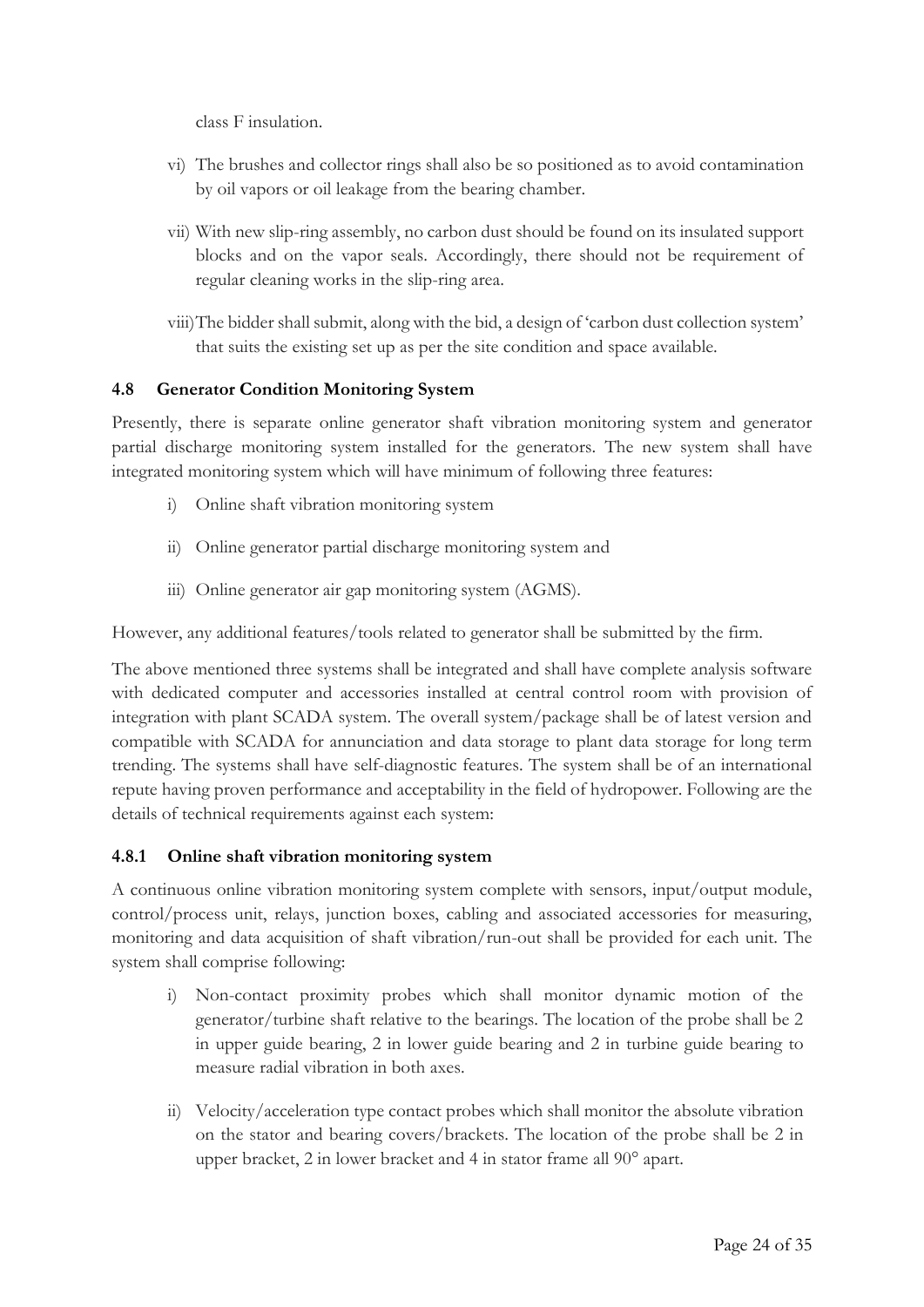The probes shall be resistant to dust, oil vapor, humidity, shaft current, electrical run-out, magnetic field and imperfection in the mechanical surface of the shaft.

### **4.8.2 Online generator partial discharge monitoring system**

A continuous online partial discharge measurement system completes with sensors, input/output module, control/processor unit, junction boxes, cabling and associated accessories for measuring, monitoring and data acquisition of the partial discharges over the complete spectrum shall be provided to monitor the healthiness of the stator insulation. Following are some of the technical requirements:

- i) The system shall be able to record, trend, analyse and diagnose the acquired data.
- ii) The software required shall be included and provided in the dedicated system.
- iii) The rating of coupling capacitor for measuring partial discharge shall be as per the latest standards and norms.
- iv) The coupling capacitor shall be of latest design and of high-quality material which can withstand the all types of faults expected in the stator winding.
- v) For Unit II and Unit IV, the capacitors shall be installed in each parallel path during the installation of windings and bus rings.
- vi) For Unit I and Unit III, it shall be installed during the annual maintenance time.

### **4.8.3 Online air gap monitoring system**

A continuous online air gap monitoring system complete with sensors, input/output module, control/processor unit, junction boxes, software, cabling and all accessories shall be provided to measure and monitor the dynamic air gap in each Unit. Following are some of the technical requirements:

- i) It shall have adequate number of sensors as to get the realistic air gap measurements.
- ii) The system shall have a trending and diagnostic feature.
- iii) The system shall be of the latest art of technology on the date of supply.

### **4.9 Generator Ancillaries**

### **4.9.1 Generator air coolers (heat exchangers)**

In the existing generator cooling system, recirculating air-cooling system is actuated by the sole effect of the rotor movement. The air pressure is generated by the centrifugal fan effect of the rotor which allows a uniform radial air flow through the stator by passing through the inter poles areas, the air cools rotor field windings, then it cools the stator winding and the core. The air flow is shared between the air-to-water cooler tube fins. At the cooler outlets, the air is gathered in the generator pit and it is directed towards the rotor spider openings by passing between the upper bracket and the stator. The work shall include replacement of all air coolers/heat exchangers along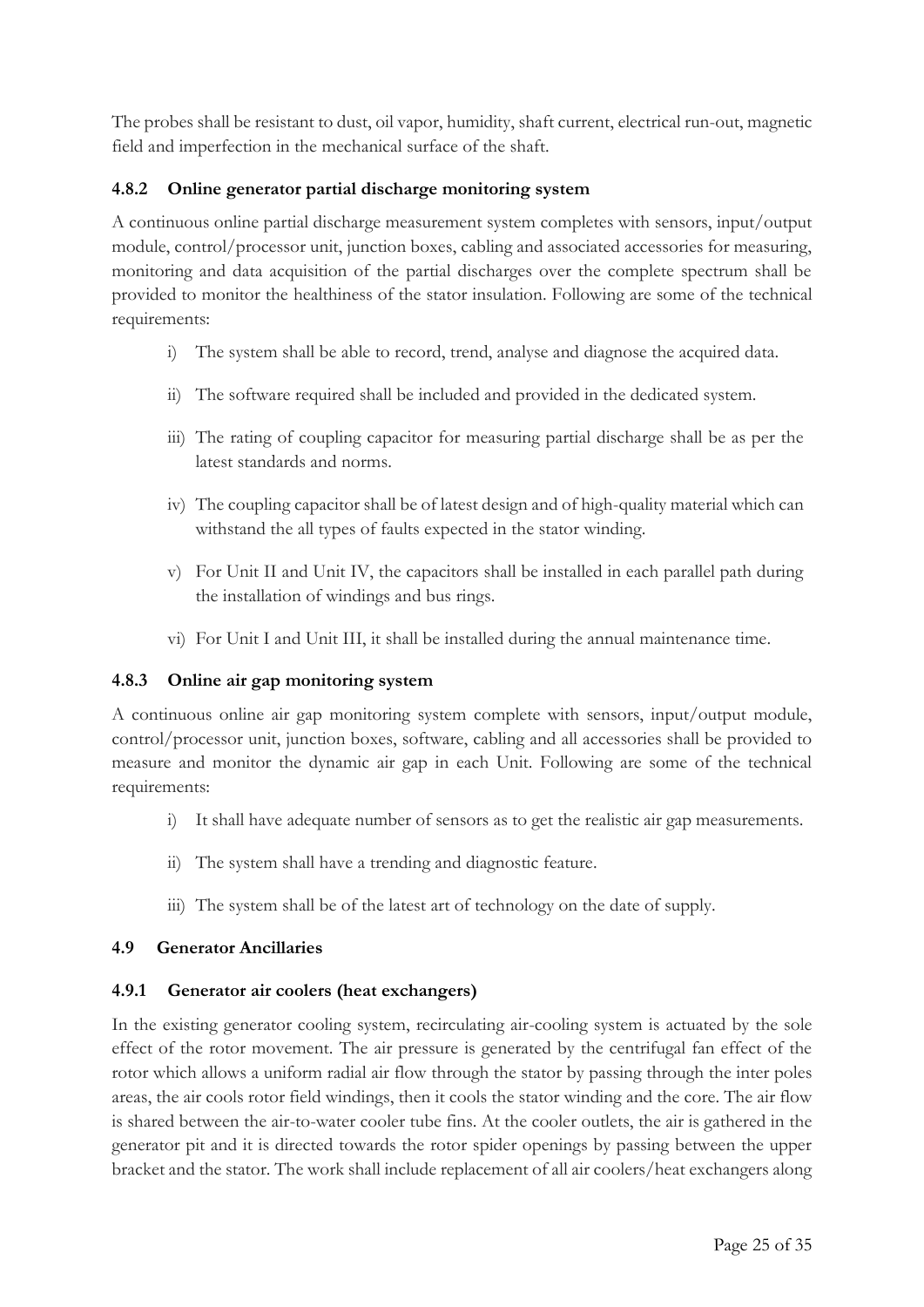with valves and pipelines up to main incoming and outgoing line at site. Following are requirements related to air coolers (generator heat exchangers):

- i) Coolers shall be mounted on the outer periphery of the stator frame without bolting. It should be ensured that coolers shall not interfere with the phase and neutral terminals of the stator winding and shall comply with safe distance.
- ii) The existing winding temperature of generator goes as high as  $130^{\circ}$ C during the peak load in the summer. The new generator air coolers shall be designed in such way that it brings down the winding temperature below 90°C during the peak season considering 15% reduction of cooler capacity due to internal and external deposits of foreign materials.
- iii) In order to achieve the required winding temperature, the new air coolers/heat exchangers shall be re-designed with new dimensions as per the available space in the new stator frame and prevailing site conditions. The heat exchangers shall be made of materials which are anti-corrosion and having a good heat transfer/dissipation property.
- iv) The inlet and outlet valves in each cooler shall be also replaced along with pipelines till existing incoming and outgoing common pipelines.
- v) The coolers shall be fitted with a device to collect and discharge water due to condensation, to existing drainage system.
- vi) The heat exchangers shall be designed for at least 10 bars nominal pressure and pressure test at 50% above the nominal pressure.
- vii) The cooler assembly shall withstand the machine's vibrations and all elements shall be fully protected against corrosion.
- viii)Coolers shall be arranged for easy removal through the generator top covers. Lifting lugs shall be provided to facilitate the lifting through the top of the generator cover.
- ix) New set of temperature transmitter gauge complete for monitoring inlet and outlet air temperature shall be also provisioned and installed which shall be compatible with SCADA.

### **4.9.2 Oil vapor sealing system**

Usually, vapor seals are provided at the guide bearing location to seal the oil vapors coming out from the top and lower bracket oil chamber. The air pressure requires to seal the oil is taken from the generator air cooling system through a pipeline. The present vapor sealing system has not been able to seal the vapor from the oil chambers at both top and bottom brackets. During every shutdown, maintenance team has to remove/clean the leaked oil which consumes lot of time. The new system shall be designed in such a way that it completely seals the oil vapor coming out from the system. Following are some of the important requirements regarding the vapor sealing system: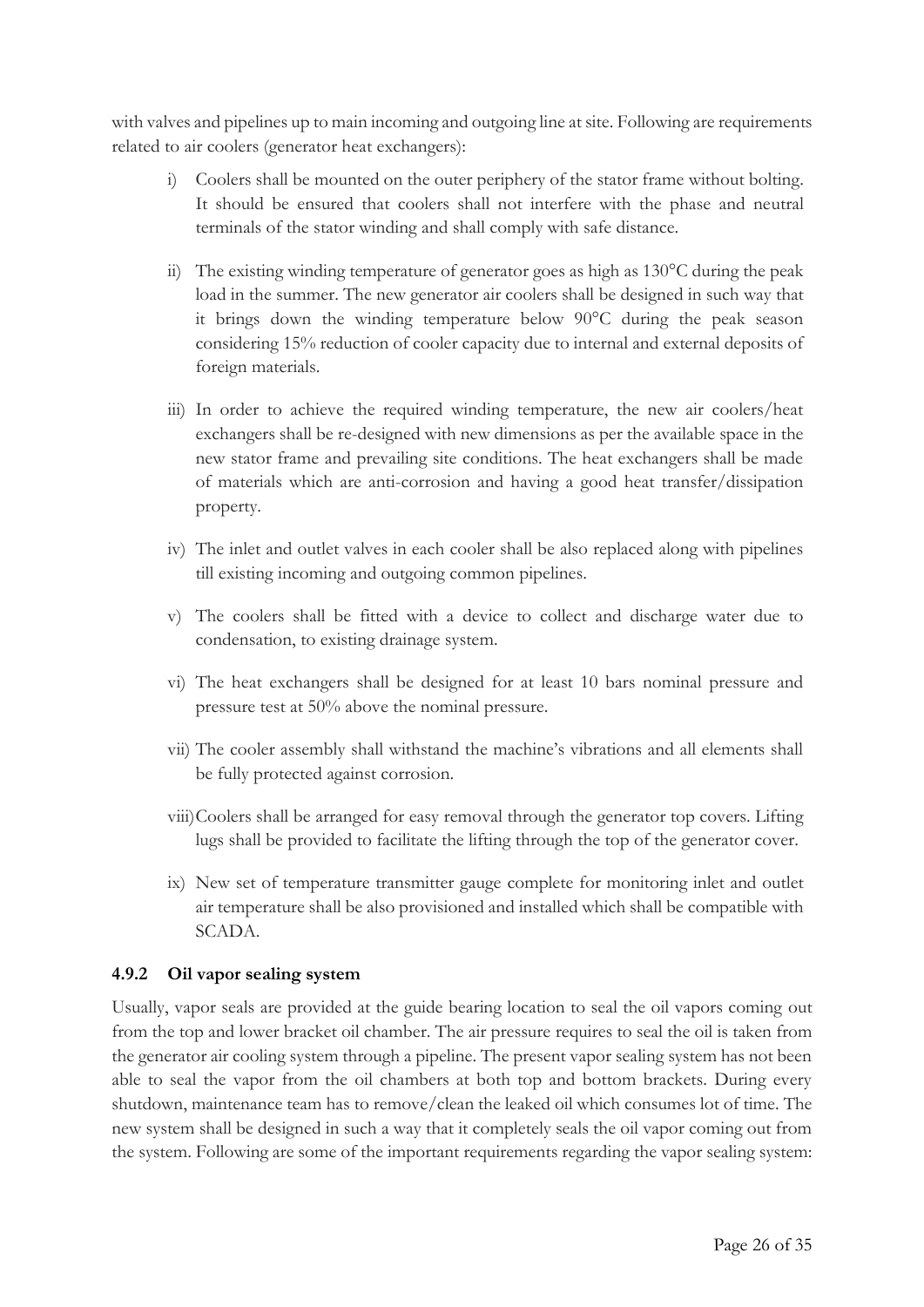- i) The new vapor sealing system should be able to seal the lube oil. There should be zero-leakage from the system. There should not be presence of any oil in the slip-ring chamber and LGB chamber from vapor seal all the time during the operation.
- ii) The system shall have one common drain pipeline outlet to drain the oil vapor accumulated in the system. This drain outlet shall be located at a suitable location and height so that there is free movement of oil vapors. To make the system effective, the movement of oil vapor shall be forced out to the collector system if required.
- iii) If required, the modification/replacement of existing oil retainers and brackets shall be also considered. The details of proposal shall be submitted by the bidder after studying the existing system.
- iv) The scope shall include installation of new set of vapor seals along with all the accessories including pipelines, valves and clamps.

# **4.9.3 Generator brake/jack system**

In the present system, the brake is applied using air pressure and jacking of rotor is achieved by oil pressure from a portable power pack. 8 Nos. of brake/jack cylinders are installed on the lower bracket. The brake is put on manually through a local control panel located outside the lower generator barrel. And jacking of rotor is done by applying oil pressure through a portable pressure unit. Following are the requirement for the new brake/jack system:

- i) The brake/jack system shall be designed and provided to reduce coast-down time and to bring the machine swiftly to a halt in the event of a fault. During a normal shutdown the brakes should not be operated at higher rotational speeds in order to protect the brake lining. In case of danger, however, the brakes shall be designed to be used at rated speed at any time.
- ii) When the generator is at standstill, the system should be used as hydraulic jack. The cylinders shall be used as supporting elements or for relieving the load on the thrust bearing.
- iii) One of the issues in the brake/jack system is generation of dust from the brake shoe which contaminants generator lower part of winding and core. Hence, the new brake/jack system shall have an effective brake dust collector. With new system, no brake dust must reach on the stator winding, core and rotor body.
- iv) The brake/jack cylinders should be leakage-free and maintenance-free system.
- v) There shall be a retaining spring or any other mechanism attached to brake/jack cylinder to retract the brake plates and piston so that the brakes do not stay stuck after application.
- vi) The operation of brake shall be in both auto and manual. However, operation of jacking shall be manual.
- vii) All the required pipelines and clamps shall be provisioned and installed and the pipelines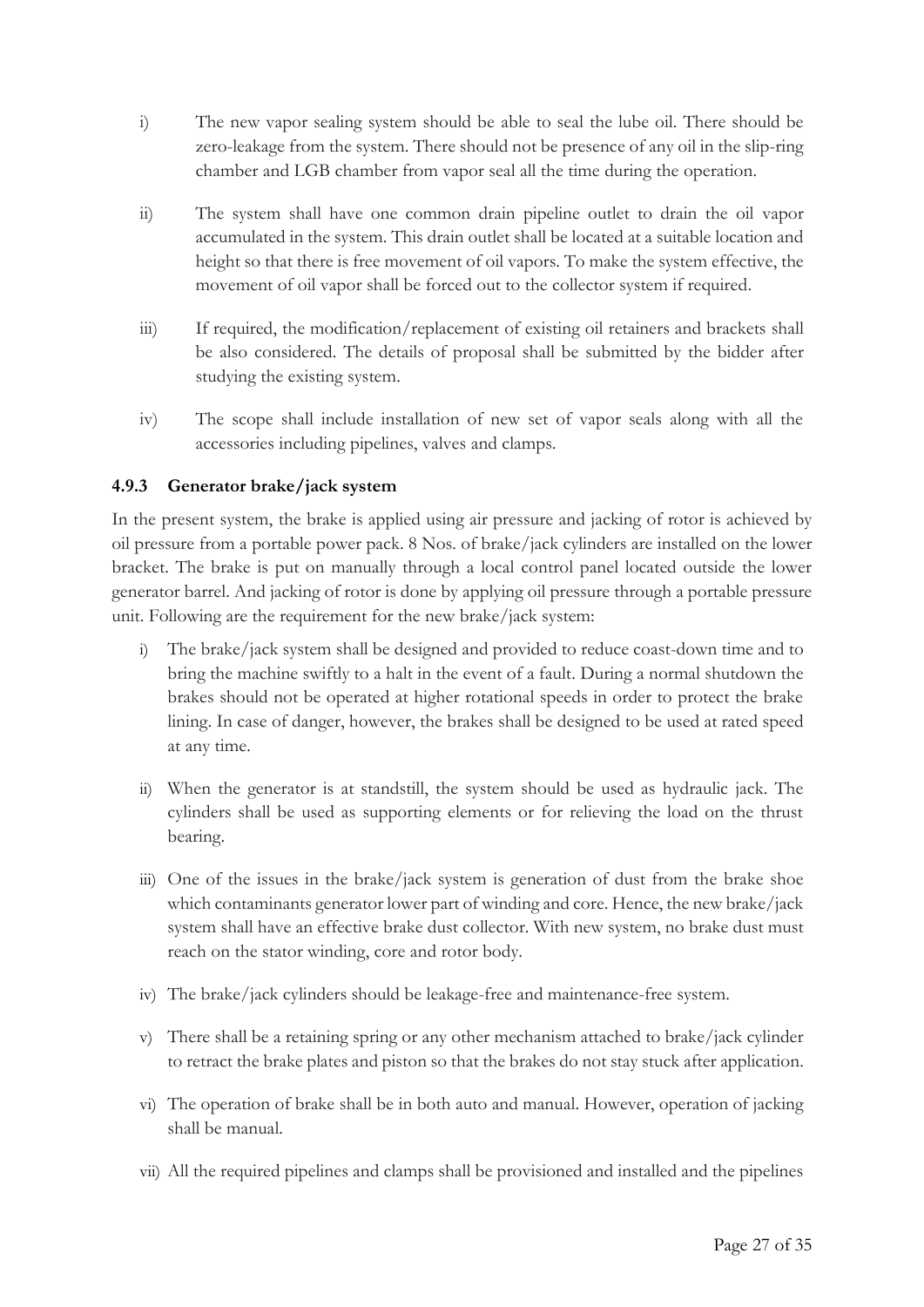shall be leakage free system.

- viii) The brake lining should be of asbestos-free material and high-quality material which would generates very minimal amount of dust.
- ix) The brakes shall be normally applied automatically by drawing air from the dedicated air compressor unit. It shall be also be possible to apply the brakes both from unit control board and brake control panel. Its control panel shall be compatible with the Plant SCADA system.
- x) The availability of braking, i.e., the presence of the required air pressure, shall be monitored by a pressure switch. If the air pressure is too low, or if there is no air pressure, an optical or acoustic alarm in the control room shall be activated. The air pressure shall be also read from local pressure gauges.
- xi) Each brake shall be provided with a limit switch with auxiliary contacts to provide the position of the piston of brake cylinders.
- xii) A reliable limit switch shall be also installed in the slip-ring area for controlling the jacking operation when maximum permissible raised position of the rotor is reached.
- xiii) For each generator, a manual and motor operated high-pressure oil pump shall be supplied.
- xiv) The jacks shall be lockable in any desired position to permit release of the jacking oil pressure.
- xv) Mechanical locks shall limit the rotor lifting range. It shall be ensured that after jacking operations the entire oil is drained from the braking system.
- xvi) Each generator installation shall include a complete control unit for manual and automatic control. A control cabinet shall be installed outside the generator room for controlling the brakes and providing compressed air and hydraulic pressure.
- xvii) The connecting pipes between the main components shall be made of precision seamless steel tubes. The distribution of the pressure medium shall be provided by means of the manifold. The pipelines shall be subdivided into pressure lines for oil and air; pressure line for oil return; and leakage oil lines.
- xviii) The new brake/jack system should be designed considering the existing space at site.

### **4.9.4 Hydrostatic lubrication system**

The hydrostatic lubrication system which is also called high pressure lubrication system shall create a lubricating oil film between the thrust bearing runner and the thrust pads during start-up and shutdown phases of the generator. The present hydrostatic lubrication system has only AC pump which can develop the peak oil pressure up to 136 kg/cm<sup>2</sup> and the oil flow rate of 20 liters per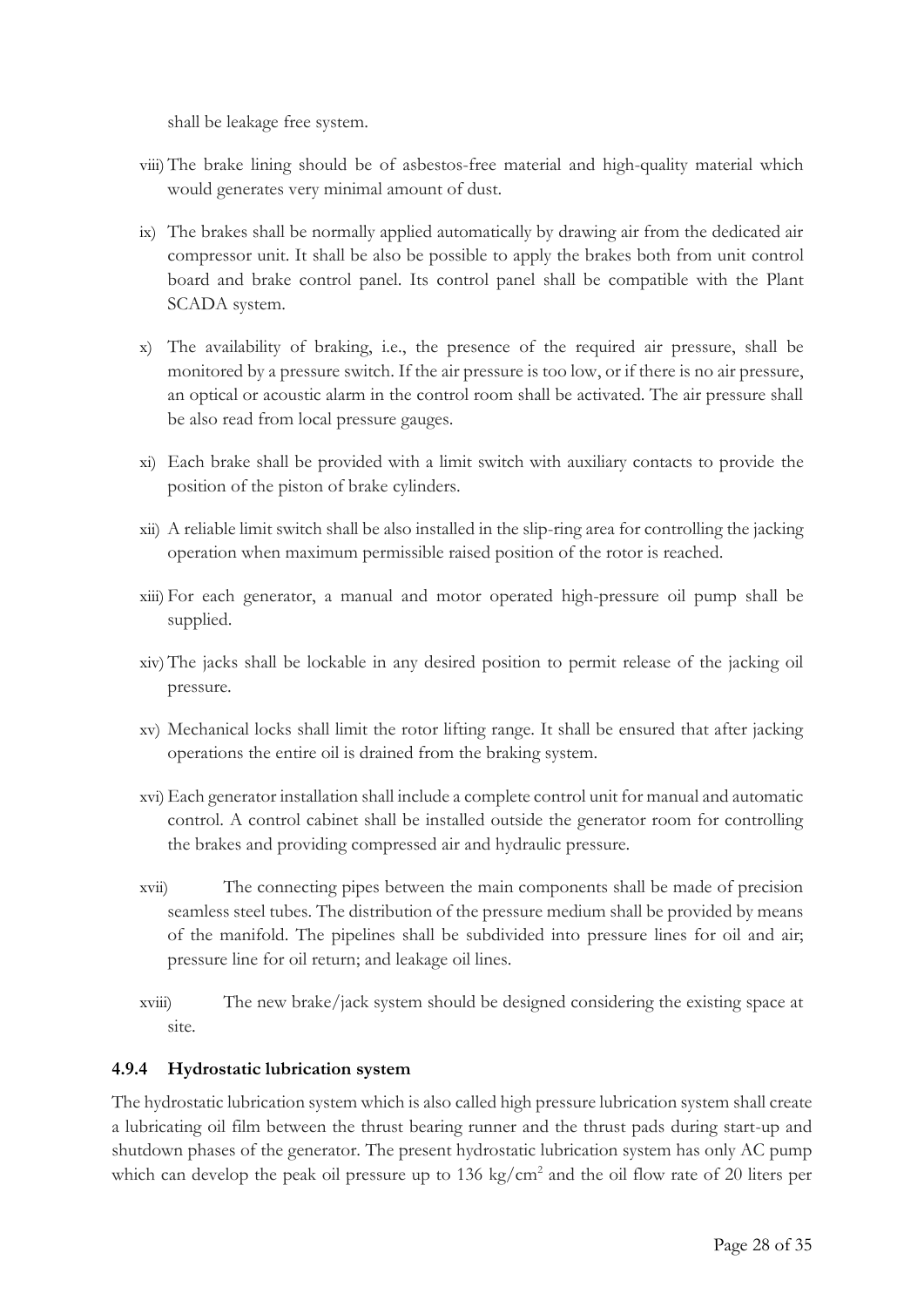minute. The oil is pumped to the openings of thrust bearings in the top bracket. However, the present system does not have a standby DC pump in case the AC supply fails and it is a standard practice to have one DC pump in the hydrostatic system. Following are the requirements of new system:

- i) New HS system shall have complete one main AC pump and one DC standby pump whereby automatic changeover from main AC pump to standby DC pump should be there in case of loss of oil pressure or loss of main AC power supply.
- ii) All the necessary high-pressure hose, pipelines, fittings, valves, pressure transmitter and control panel have to be provisioned and installed.
- iii) The system must be leakage-free, and pipelines should be provided with proper supports to withstand the stress from high pressure oil.
- iv) The HS system shall be installed on the safely-raised rigid platform from the floor.
- v) Facilities for both auto and manual mode of operation of pump shall be provided and should be integrated with SCADA.

### **4.9.5 Air guide and air baffle ring**

Air guides are fitted to the top and bottom end of the stator to ensure proper distribution of air for generator cooling system. The existing air guides are made up of fiber material, however it has aged. The present air guides are also found too heavy to handle during dismantling and assembling. Therefore, new guides shall be convenient while handling and installing, and should be of nonmetallic material.

Air baffle rings helps to divert the air from the coolers into the winding and core. The existing air baffle rings are made of metal. The new air baffle ring shall be of fiber material which shall have secure fixing mechanism to the top bracket. Adequate gap shall be maintained all the time between the air baffle rings and the rotating rotor.

### **4.9.6 Stator heater**

Space heaters are required to prevent the condensation and to avoid accumulation of moisture in the generator windings. It shall be put on whenever there is shutdown. Space heaters shall be installed at the foot of the stator in the inner periphery of the generator barrel.

- i) Space heaters shall be capable to prevent condensation in generator with barrel diameter of 7000 mm.
- ii) Space heater shall be uniformly spaced and shall have a dedicated control panel wherein the heating can be control as per the site condition. Temperature sensors shall be also provided to sense the temperature in the generator barrel.
- iii) The control panel shall be compatible with the SCADA.
- iv) All the cables, clamps and safety enclosures shall be provided.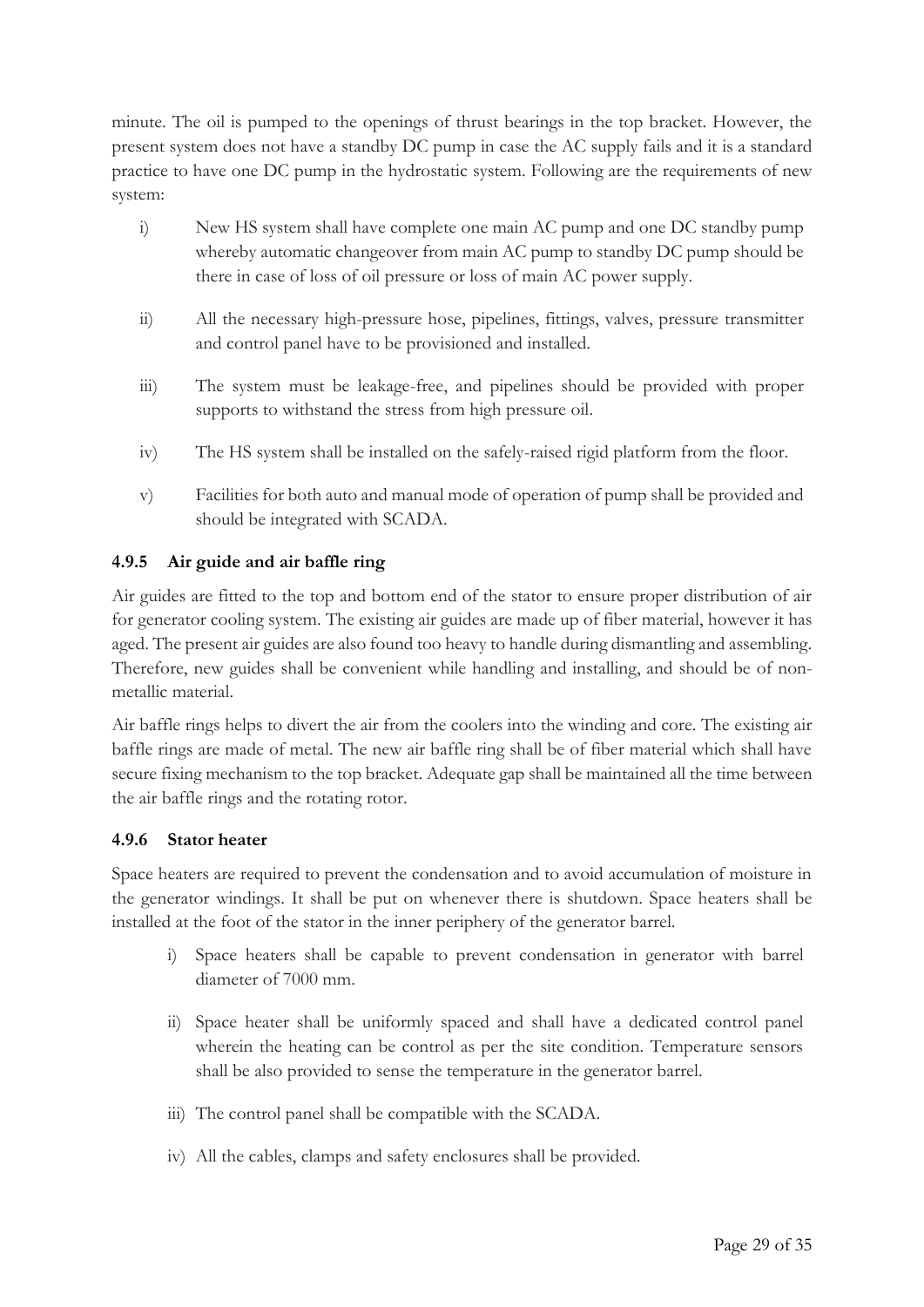### **5 General Requirement**

Currently, one of the most common issues faced by O&M personnel at CHP and other plants in the country is the contamination of the generator and its ancillaries. The main sources of contamination are:

- a) Lubricating oil leakage from the oil chamber of top and bottom brackets due to ineffective vapor sealing system.
- b) Lubricating oil leakage from the oil retaining ring of top and bottom brackets due to design related issues.
- c) Brake shoe dusts spreading all over the stator winding, stator core, and rotor body from the brake lining.
- d) Carbon dusts from the slip-ring assembly.

Because of above issues, the contamination level is alarming in the generator and its ancillaries. Thus, frequent cleaning is required. The regular topping-up of lubricating oil is also required. Electrical faults like rotor earth fault are, most of time, caused due to accumulation of carbon dust paste in the slip-ring area. This has increased the overall generation loss and maintenance cost of the plant.

The other pertinent issue with the existing generator and its ancillaries of CHP is the requirement to carryout major maintenance on an annual basis which includes activities such as rotor levelling, shaft alignment, shaft centering and bearing gap setting. With the replacement of the generator and the ancillaries of Unit II and Unit IV, the firm should ensure that the major maintenance is not required for at least 5 years interval.

Further, CHP has plans for implementation of SCADA system for full automation of the power plant. There are lot of issues with the existing components of generators of CHP as well as most other power plants in Bhutan in terms of its compatibility with the SCADA system. With the replacement of the generator and its ancillaries of Unit II and Unit IV of CHP, the generators should be compatible with the SCADA system and should be able to achieve full automation (single push button).

The firm should ensure that the following requirements are fulfilled while submitting the technical proposal for replacement of Unit II and Unit IV generator and its ancillaries.

- a) The generator and its component must be contamination-free throughout the operation. There should not be any oil leakages in the generator and its ancillaries. There should not be any accumulation of dusts in the generator and in the ancillaries. The generator and its components should be completely dry and clean all the time.
- b) The generator must be maintenance-free except for routine inspection work when the unit is under shutdown. There must not be a requirement to carry out major maintenance for a period of at least 5 years interval. The designs, equipment and system proposed should support condition-based maintenance.
- c) The firm shall consider carrying out replacement or modification works in the existing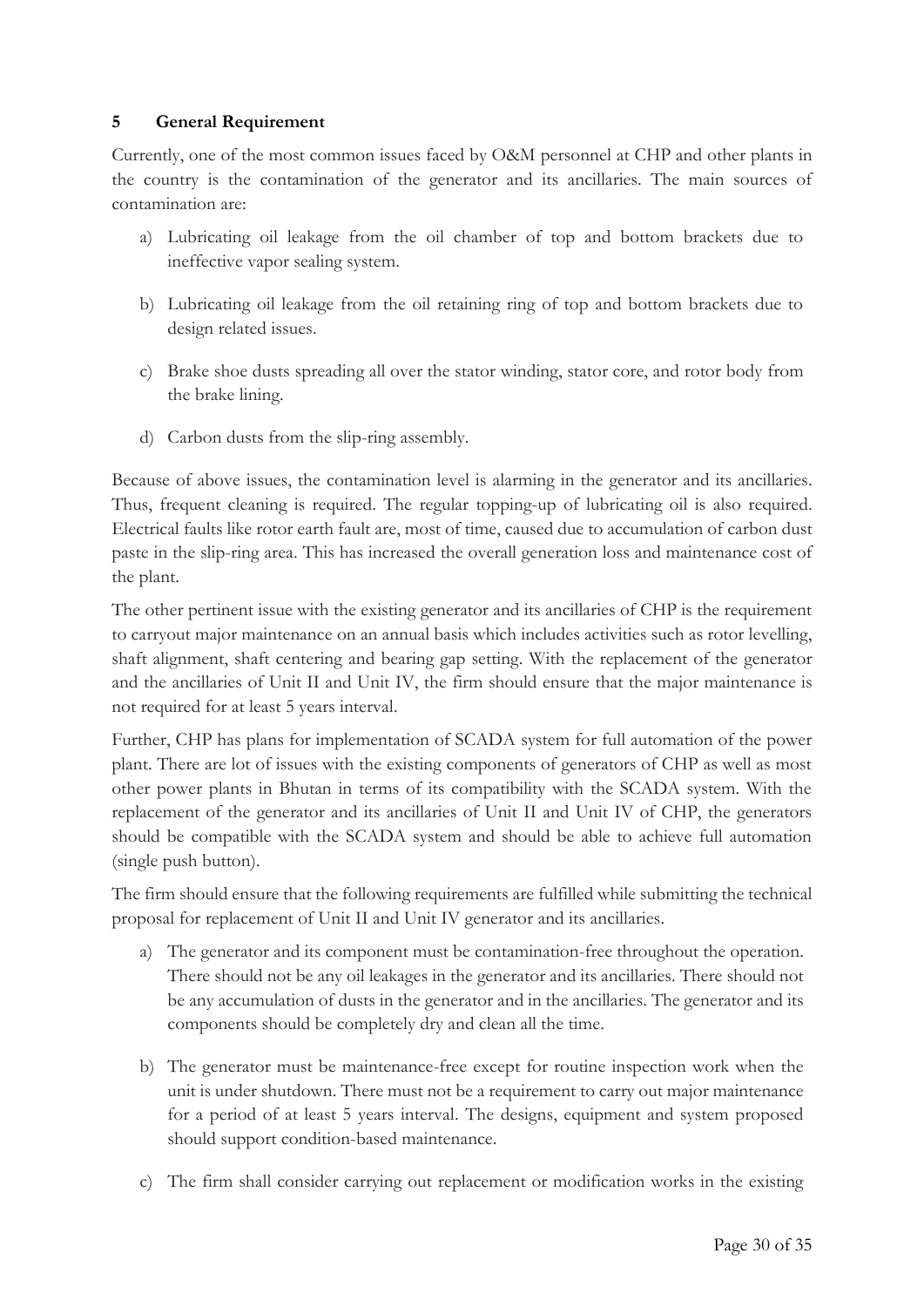systems/component which are not in the list of scope of work, in order to make the proposed new system maintenance-free and contamination-free. The details of such proposal shall be submitted by the bidder.

- d) All the instrumentation supplied and installed in the generator such as RTDs used for measuring stator core and winding temperature should be reliable, robust and must be functional for more than 10 years after commissioning. It should not fail right after few months from commissioning.
- e) With new generator and generator air coolers, the maximum accepted temperature in the winding at maximum output will be limited to **90° C** (considering ambient temperature of 25°C in the summer, and other existing prevailing conditions at site). Currently, the winding temperature is as high as 130°C in Unit II and IV.
- f) The proposed generator and its ancillaries should be compatible and have a smooth integration with the SCADA system and full automation (single push button start/stop) should be possible.
- g) The workmanship and quality of work executed by a firm/bidder should be as per the best international practices.

### **6 Tentative Schedule**

The lowering of new stator including installation, testing and commissioning of generator auxiliaries must be scheduled as per the annual maintenance schedule of CHP which is usually from November to April. During the other months of the year, materials can be supplied and new stator can be built at the service bay, inside the power house. Only one stator can be built at a time due to space constrain at site. It will be the discretion of CHP to decide on which Unit to take up the first replacement work at site. A tentative schedule has been attached as **Annexure-2** considering award of work by August 1, 2022. The schedule of the bidder shall be in accordance with the tentative schedule attached.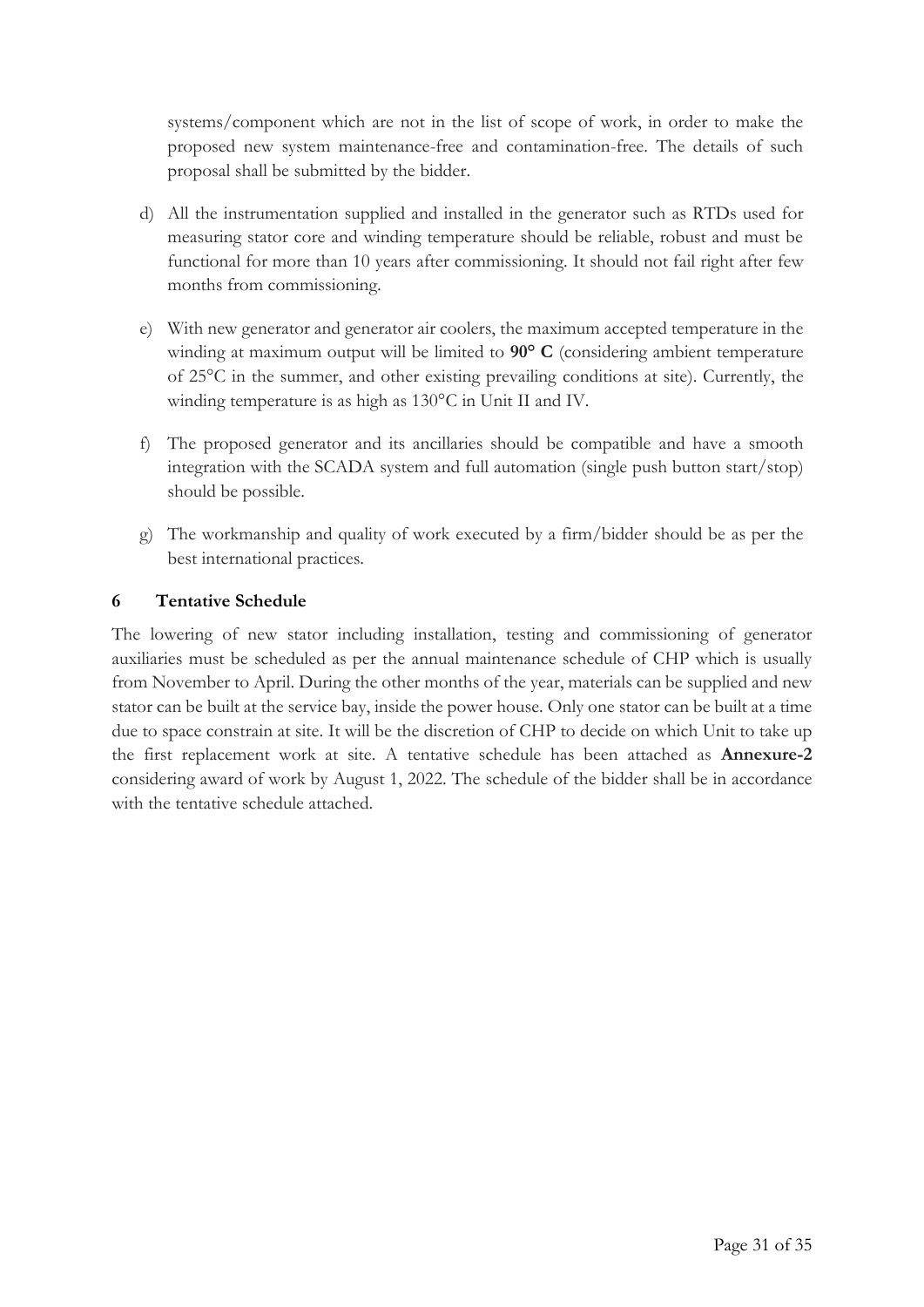| <b>Sl. No.</b> | Descriptions                                                                   | <b>Design Values</b>           |
|----------------|--------------------------------------------------------------------------------|--------------------------------|
| $\mathbf{1}$   | Manufacturer                                                                   | M/s BHEL, India                |
| $\overline{2}$ | Year of commissioning                                                          |                                |
| 2.1            | Unit II                                                                        | 1986                           |
| 2.2            | Unit IV                                                                        | 1988                           |
| $\mathfrak{Z}$ | Continuous rated capacity                                                      | 93.333 MVA                     |
| $\overline{4}$ | Frequency                                                                      | 50 Hz                          |
| 5              | Power factor                                                                   | 0.9                            |
| 6              | Voltage range                                                                  | 11 kV±5%                       |
|                | Maximum continuous output with a maximum cooling                               |                                |
| $\overline{7}$ | water temperature of $20^{\circ}$ C and air temperature of $30^{\circ}$ C, and | 102.550 MVA                    |
|                | the stator/rotor temperature not exceeding 106/115°C                           |                                |
|                | Guaranteed overall efficiency of the generator at 11 kV                        |                                |
|                | terminal voltage an 0.90 p.f (lagging) and 75°C winding                        |                                |
| 8              | temperature computed by the summation of losses method                         |                                |
|                | in accordance with IS:4889-1968 subject to tolerance in                        |                                |
|                | IS:4722-1968                                                                   |                                |
| 8.1            | Full load                                                                      | 98.00%                         |
| 8.2            | 75% load                                                                       | 97.60%                         |
| 8.3            | $50\%$ load                                                                    | 96.80%                         |
| 9              | Short circuit ratio                                                            | 1.26                           |
| 10             | Generator Reactance (p.u)                                                      |                                |
| 10.1           | Synchronous reactance                                                          |                                |
|                | a. Director axis Xd                                                            | 0.86                           |
|                | b. Quadrature axis Xq                                                          | 0.53                           |
| 10.2           | Direct axis transient reactance                                                |                                |
|                | a. Saturated, X'd                                                              | 0.2                            |
|                | b. Unsaturated, X'q                                                            | 0.23                           |
| 10.3           | Sub-transient reactance                                                        |                                |
|                | a. Direct axis, X"d                                                            | 0.13                           |
|                | b. Quadrature axis, X"q                                                        | 0.17                           |
| 10.4           | Negative phase sequence reactance, $X_2$                                       | 0.15                           |
| 10.5           | Zero phase sequence reactance, $X_0$                                           | 0.08                           |
| 11             | Stator winding type                                                            | Double layer, wave type        |
| 12             | Winding bar type                                                               | Roebel bar, 360° Transposition |
| 13             | Insulation class                                                               | Class F                        |
| 14             | Stator connection                                                              | Star (Y)                       |
| 15             | Total stator weight                                                            | $130 \text{ ton}$              |

# **Technical Data of the existing generator of Unit II and Unit IV, CHP**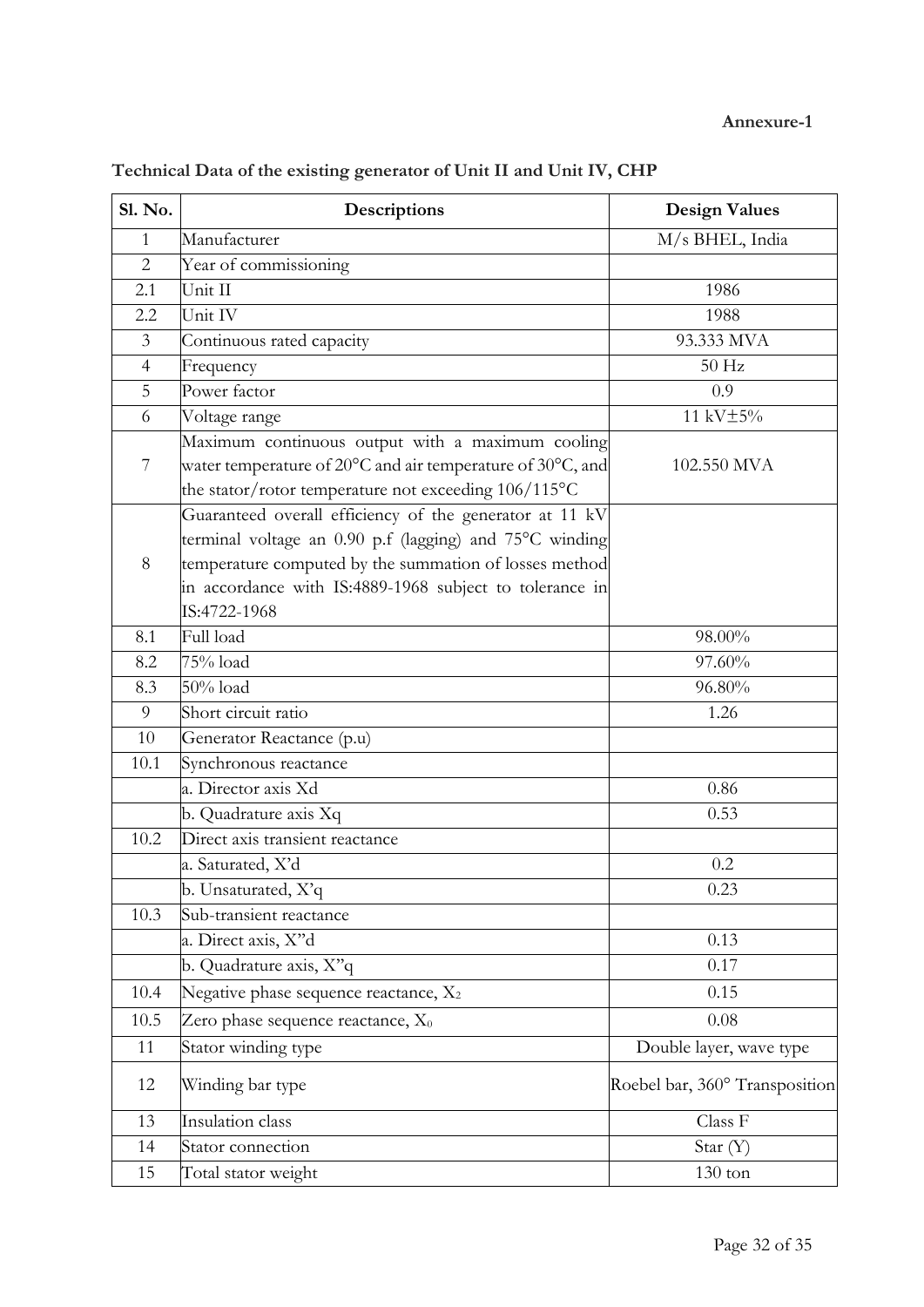| <b>Sl. No.</b> | Descriptions                                                               | <b>Design Values</b>                     |  |
|----------------|----------------------------------------------------------------------------|------------------------------------------|--|
| 16             | Core construction                                                          | 3 parts                                  |  |
| 17             | Material of stator core                                                    | Low loss silicon alloy                   |  |
| 18             | Core height                                                                | 1530 mm                                  |  |
| 19             | Air gap at pole center                                                     | $23 \text{ mm}$                          |  |
| 20             | Insulation of field winding                                                | Class F                                  |  |
| 21             | No. of poles                                                               | 20                                       |  |
| 22             | Generator resistances                                                      |                                          |  |
| 22.1           | Armature winding per phase at 20°C                                         | $0.00247$ ohm                            |  |
| 22.2           | Field winding resistance at 20°C                                           | $0.1812$ ohm                             |  |
| 22.3           | Damper winding resistance/direct axis                                      | $0.01634$ p.u                            |  |
| 22.4           | Damper winding resistance/q axis                                           | $0.0183$ p.u                             |  |
| 23             | Time constants                                                             |                                          |  |
| 23.1           | Direct axis transient open circuit T'o                                     | 7.60 sec                                 |  |
| 23.2           | Direct axis transient short Circuit, T'd                                   | 1.75 sec                                 |  |
| 23.3           | Armature, Ta                                                               | $0.22$ sec                               |  |
| 23.4           | Direct axis sub transient Short circuit time constant, T'D                 | $0.0235$ sec                             |  |
| 24             | Fly-wheel effect of generator                                              |                                          |  |
| 24.1           | WR <sup>2</sup>                                                            | 18.39X10 <sup>6</sup> lb ft <sup>2</sup> |  |
| 24.2           | GD <sup>2</sup>                                                            | $3.1x10^6$ kg.m <sup>2</sup>             |  |
| 25             | Inertia constant H                                                         | 4.09                                     |  |
| 26             | Runaway speed (which all parts are guaranteed to withstand<br>safely)      | 525 rpm                                  |  |
| 27             | Factor of safety at runaway speed                                          | 1.5 minimum                              |  |
| 28             | Excitation system                                                          |                                          |  |
| 28.1           | Type                                                                       | Static                                   |  |
| 28.2           | Voltage                                                                    | 316 volts                                |  |
| 28.3           | Field current at full load on Generator at 0.9 p.f lag at rated<br>voltage | 935 amps                                 |  |
| 28.4           | Field current at 110% load on Generator at 0.9 p.f lag at<br>rated voltage | 976 amps                                 |  |
| 28.5           | Field current on no-load at rated voltage                                  | 576 amps                                 |  |
| 29             | Generator air coolers                                                      |                                          |  |
| 29.1           | No. of coolers                                                             | 6                                        |  |
| 29.2           | Cooling water requirement at full load on generator                        | 3900 liters per minute                   |  |
| 30             | Air pressure for brakes                                                    | $7 \text{ kg/cm}^2$                      |  |
| 31             | Oil pressure for jacking                                                   | $85 \text{ kg/cm}^2$                     |  |
| 32             | <b>Brake application speed</b>                                             | $60$ rpm                                 |  |
| 33             | Slip-ring and brushes                                                      |                                          |  |
| 33.1           | No. of carbon brushes                                                      | 15 per rings, total 30                   |  |
| 33.2           | Size                                                                       | 25.4 x 38.1 mm                           |  |
| 33.3           | Spring load                                                                | 1.7 kg on each brush                     |  |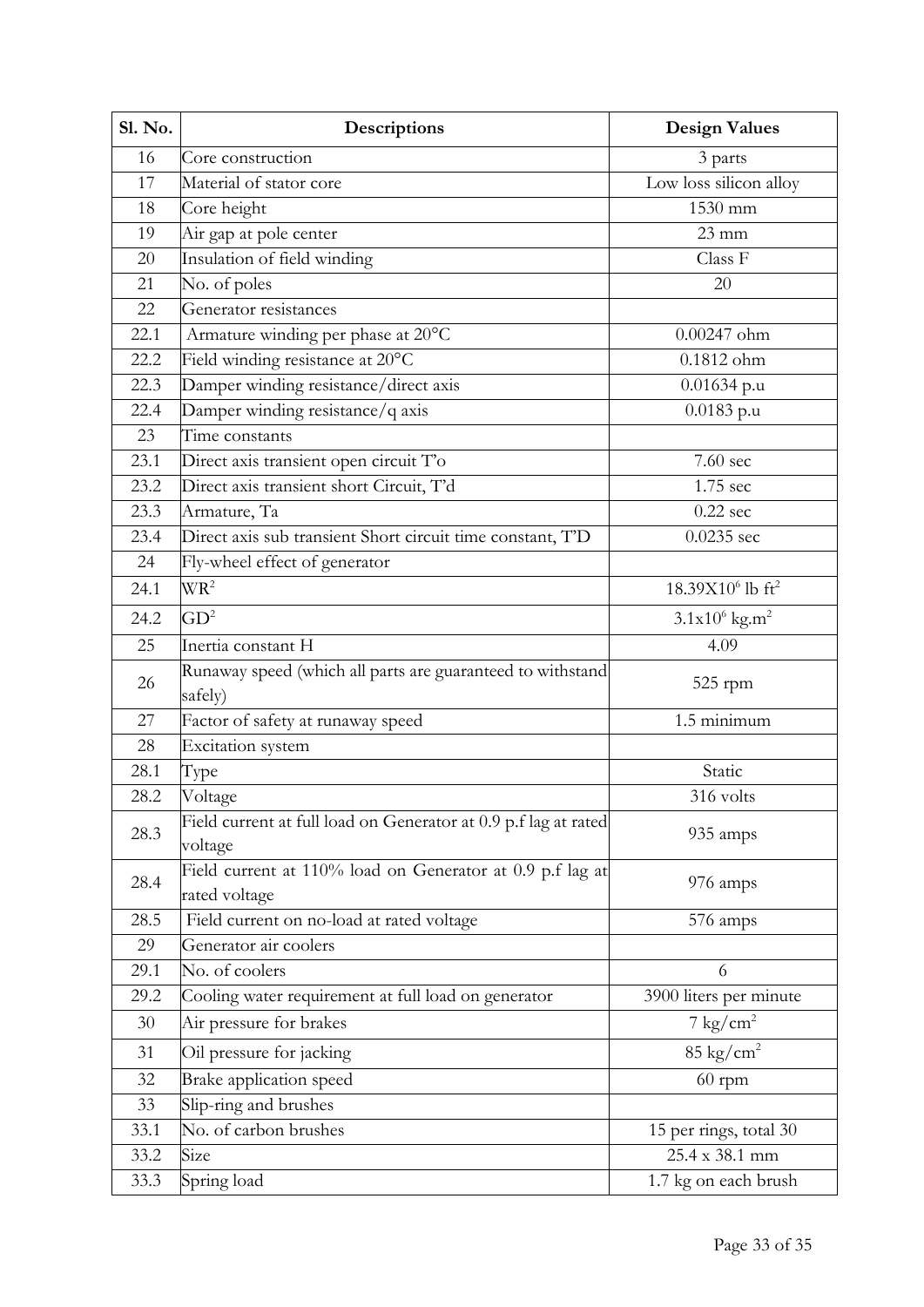| Sl. No. | Descriptions                                  | <b>Design Values</b>           |
|---------|-----------------------------------------------|--------------------------------|
|         |                                               | 10.2 kW total, 3-phase, 415 V, |
| 34      | Anti-condensation heaters                     | 8 Nos. per phase (total 24     |
|         |                                               | Nos.) connected in star        |
| 35      | Basic data of Turbine                         |                                |
| 35.1    | Type                                          | Vertical Shaft Pelton Turbine  |
| 35.2    | Number of jets                                | 6                              |
| 35.3    | Speed                                         | <b>300 RPM</b>                 |
| 35.5    |                                               | 116,500 MHP (approx. 85.68)    |
|         | Rated output at rated net head                | MW                             |
| 35.6    | Maximum Output at maximum net head            | 128,150 MHP (approx. 94.25)    |
|         |                                               | MW                             |
| 35.7    | Efficiency at rated output and rated net head | $90.55\%$                      |